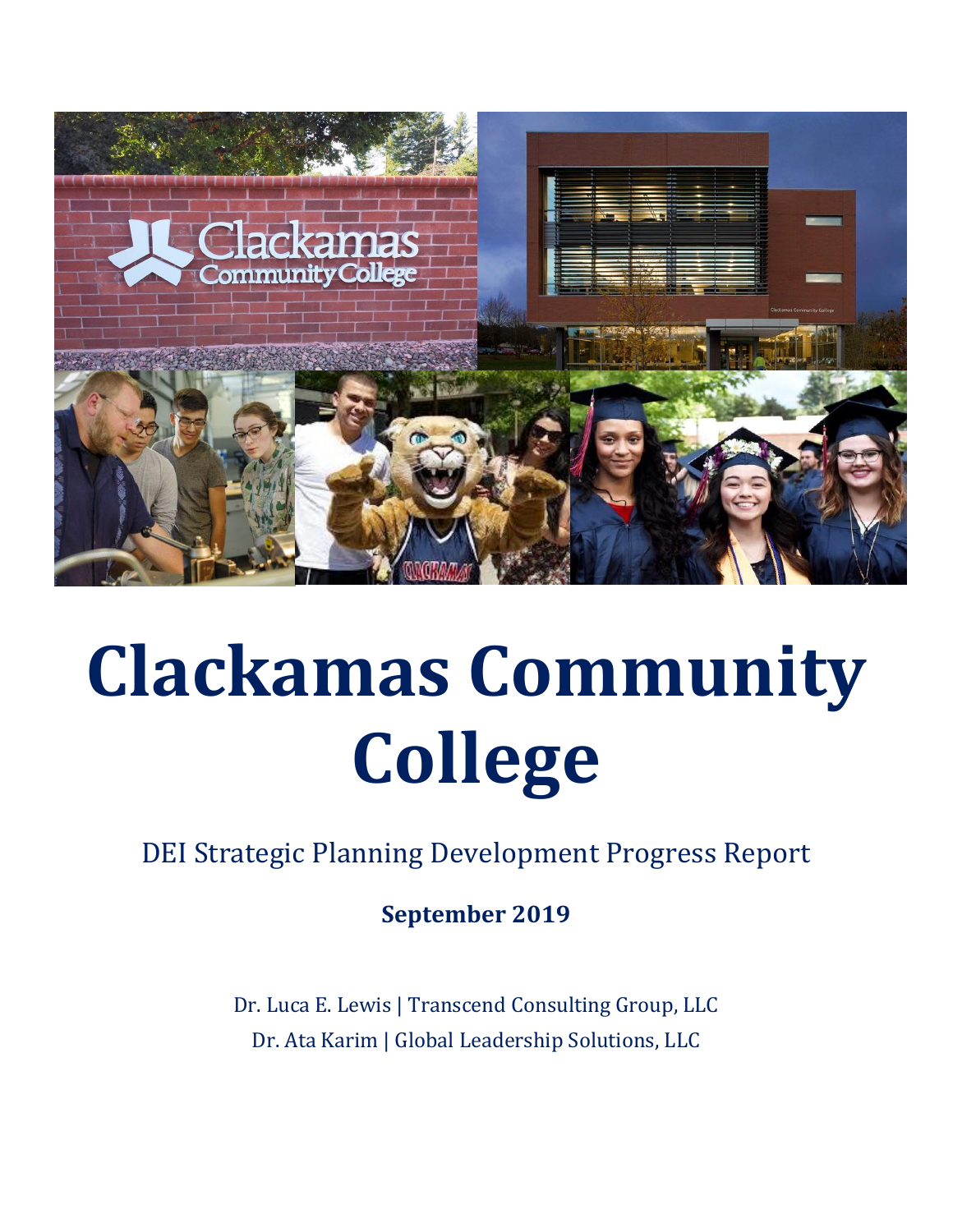### **Table of Contents**

| Introduction                                          | $\sqrt{2}$     |
|-------------------------------------------------------|----------------|
| <b>Background and Context</b>                         | $\sqrt{2}$     |
| DEI Strategic Planning and Development Process        | $\mathbf{2}$   |
| DEI Vision, Definitions, Values, and Strategic Themes | 3              |
| Visioning Sessions Values and Priorities Summary      | $\mathsf S$    |
| <b>Survey Analysis Summary</b>                        | 6              |
| Key Findings from Survey                              | $\overline{7}$ |
| <b>Focus Group Summary</b>                            | 9              |
| Planning Process Summary and Next Steps               | 13             |
| References                                            | 15             |
| Appendix A: Detailed Survey Analysis                  | 16             |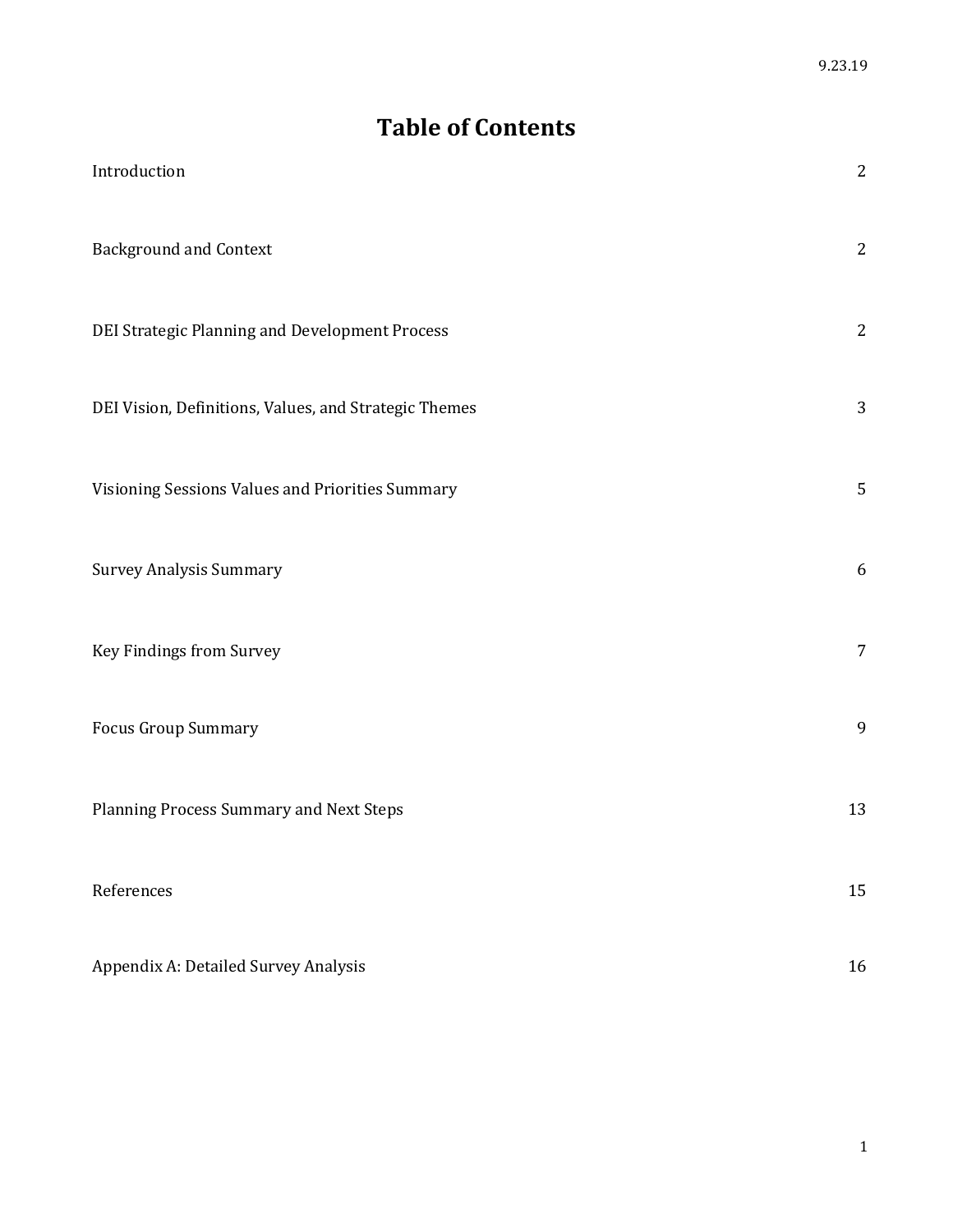### **Clackamas Community College Progress Report**

#### **Introduction**

Clackamas Community College (CCC) holds an unwavering commitment to meaningfully address, explore, educate, and respond to the diversity of the human experience through the development and implementation of the College's diversity, equity, and inclusion (DEI) strategic plan. The College is uniquely positioned to advance its institutional strategies and goals which close student equity gaps and prepare them to understand diverse perspectives and backgrounds by teaching critical thinking, empathy, and a deeper appreciation of others. The College strives to create an inclusive, equitable, culturally competent, and supportive environment where the institutional culture models behavior that enriches the community, region, and the State of Oregon.

#### **Background and Context**

Post-secondary reform continues to present challenges and opportunities at national and local levels and community colleges play a central role in serving as critical economic drivers of communities and regions across the country. For example, CCC serves one of the largest counties in the state of Oregon, Clackamas County, with over 1,893 square miles of coverage including the base and foothills area of Mt. Hood. Its service area includes an estimated population size of 412,672 people, according to 2017 US Census data, representing a 29% increase from 2010. In accordance with CCC's 2012 accreditation self-study report, Clackamas County is approximately 65% urban, 10% suburban and 25% rural, resulting in diverse needs, interests, and skill levels among the community. Clackamas County has diverse economic growth and development which influences the College's program offerings, including agriculture, timber, manufacturing and commerce and strong growth and development in metals, machinery, healthcare, high tech, logistics, forestry, food and beverage processing, renewable energy, nursery/agriculture, tourism and software development. CCC served over 25,000 students in the 2017-2018 year. The College's strong academic programs position students to secure jobs that cultivate living security and help drive the local and regional economy.

However, notable national data and best practice experts such as the Gates Foundation, The Aspen Institute, Institute for Higher Education Policy (IHEP), and the Community College Research Center (CCRC) strongly convey significant and chronic equity, access, and completion gaps of students seeking and/or earning a post-secondary degree in order to thrive in a 21st century global economy. For example, Department of Education IPEDS data capture a 21% cohorted graduation rate for 2017-2018 (the total number of students in the 2014 adjusted cohort was 768 with a total of 161 completers within 150% of normal time to complete)<sup>1</sup>. Expediting the need for comprehensive change is critical as the student debt crisis peaked for the very first time at \$1.521 trillion in the first quarter of 2018, according to the Federal Reserve2. Now more than ever, there is a demonstrated need for community colleges to address pervasive institutional equity challenges and barriers that impair and/or prohibit students from doing their best work.

#### **DEI Strategic Planning and Development Process**

CCC recognizes and affirms the agency and need to advance equity for the betterment of students. Accordingly, in spring of 2018, the Diversity, Equity, and Inclusion Committee (which had been established at the outset of the 2017-18 academic year) determined a need for a college-wide DEI strategic plan. Dr. Tim Cook, CCC President, was approached soon after his inauguration in summer 2018, and he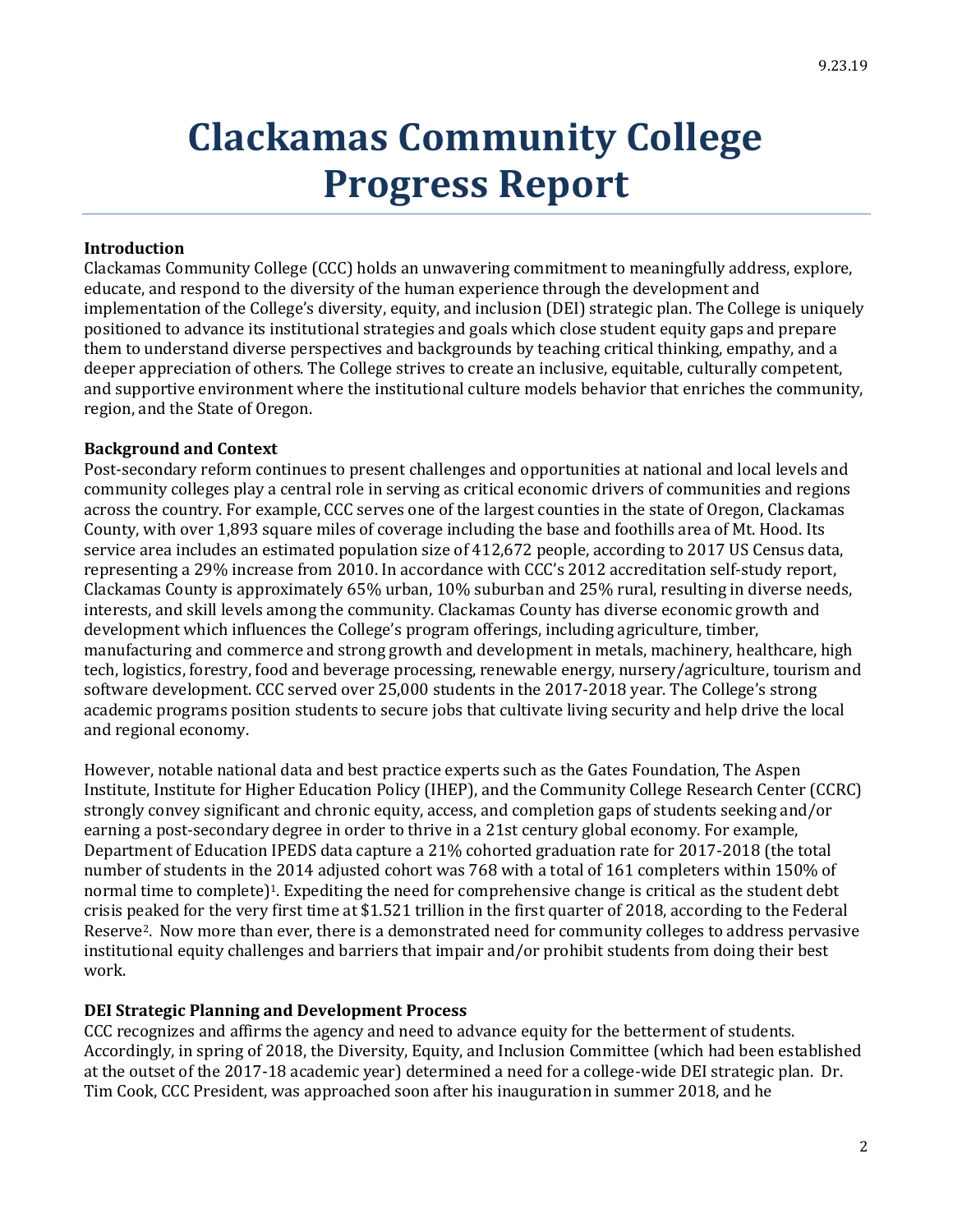subsequently charged the campus community with the development and implementation of such a plan. In collaboration with key campus stakeholders, DEI Committee members developed and finalized a request for proposals (RFP) to select consultants who would support, guide, and facilitate the development of the DEI strategic planning process for CCC. Consultants were selected in December 2018 and DEI strategic planning development work commenced in January 2019. To date, CCC has made significant progress in advancing DEI practices and will continue to increase these efforts to foster student success and achievement. The campus community continues to develop purpose, clarity, and direction to position the College to launch a comprehensive strategic DEI plan beginning in winter 2020. To fully realize its investment and commitment to DEI for future success, CCC has engaged in an inclusive college-wide DEI strategic planning process resulting in students and employees generating and refining emerging themes and strategic priorities for the College—which align the College with national and regional best practices, and guides short and long-term decision-making toward providing greater value in transforming the College experience for the betterment of students. In March 2019, contracted consultants, Global Leadership Solutions, LLC and Transcend Consulting Group, LLC, worked closely with the DEI Committee to connect with key stakeholders and to provide the context and framework for assessing the current state of DEI at CCC, and environmentally scanning strengths and opportunities for the College to expand and advance DEI practices. This foundation layer was a critical step to set the stage for strategic asset mapping and visioning in April 2019.

#### **Strengths-Based Strategic Planning and Inclusive College Engagement**

In April 2019, 131 participants including students and employees—engaged in four, 3-hour interactive development sessions which offered opportunities to acknowledge and affirm the College's strengths and assets, while chartering a direction for the future to better serve diverse students. This experience represented a critical first step in collectively identifying and developing a desired future, as well as articulating important values and priorities that inform the strategic planning process and in setting strategic goals and outcomes for the College. Additionally, participants were asked to co-cultivate DEI definitions, vision, value statements, and institutional priorities, which resulted in the following iterative draft choice for input and feedback.

#### **DEI DEFINITONS, VISION, VALUES AND STRATEGIC THEMES**

#### **Draft Definitions**

National best practice language was used to shape and influence prompts for the definition development of the terms "diversity, equity, and inclusion" within the context of higher education and CCC. We view diversity as a spectrum of personal and social identities, and these intersections are framed in what Arredondo & Glauner<sup>3</sup> describe as personal dimensions of identity—all of which connect to a multicultural experience and context.

**Diversity.** The range of human differences, including but not limited to race, ethnicity, gender, gender identity, sexual orientation, age, socioeconomic status, physical ability or attributes, religious or ethical values systems, national origin, and political beliefs<sup>4</sup>.

#### **Equity.**

Ensuring that everyone has support and access to the resources needed to be successful and striving to identify and eliminate barriers that have prevented the full participation of some groups.

 Improving equity involves increasing justice and fairness within the procedures and processes of institutions or systems, as well as in their distribution of resources. Tackling equity issues requires an understanding of the root causes of outcome disparities within our society.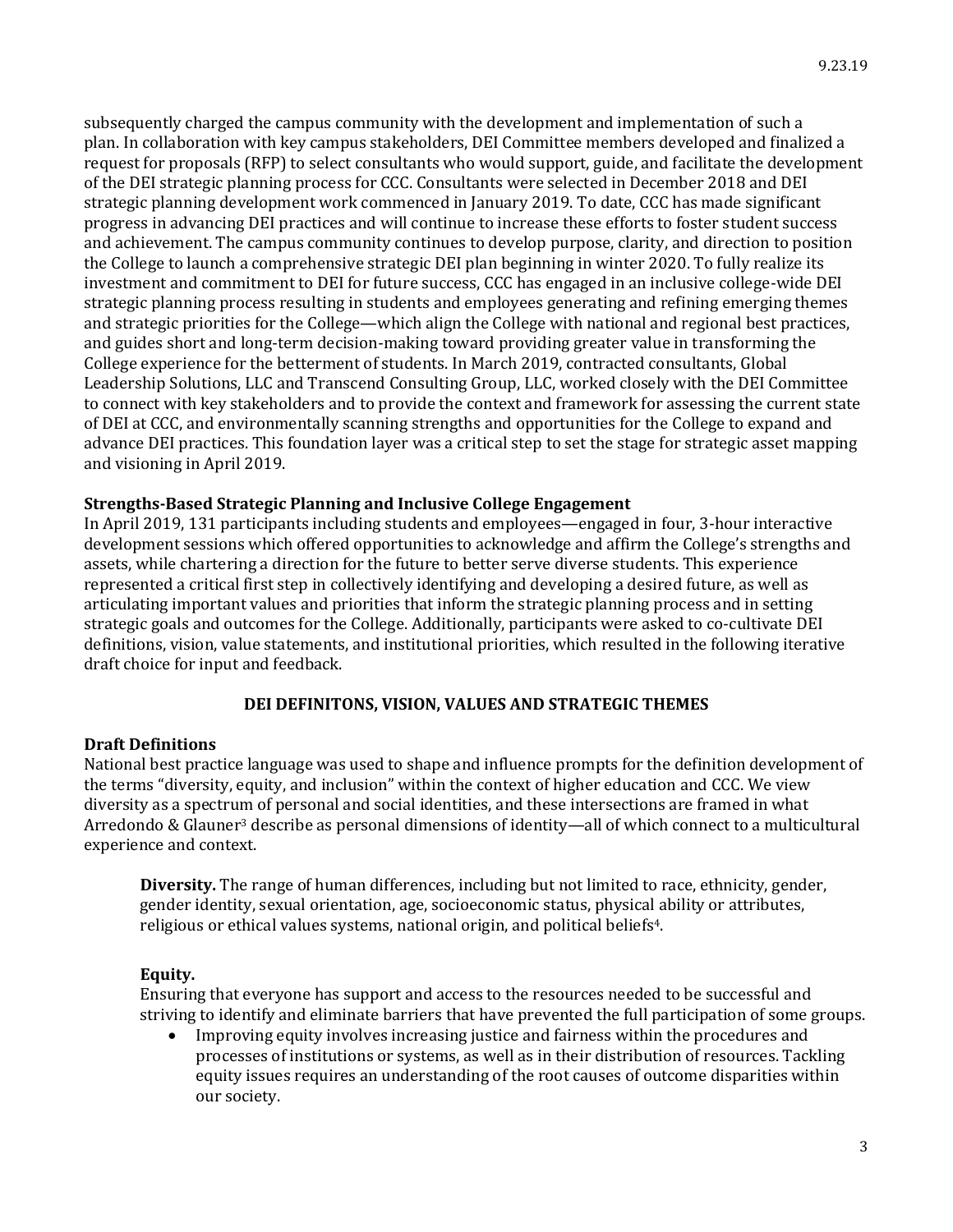**Inclusion.** Involvement and empowerment, where the inherent worth and dignity of all people are recognized. An inclusive institution promotes and sustains a sense of belonging; it values and practices respect for the talents, beliefs, backgrounds, and ways of living of its members6.

#### **Draft Vision Statements**

- To engage all students in an inspiring, transformational journey to success.
- Create life-changing opportunities and advance equity through inclusive excellence, mentorship, and learning.
- To create and affirm a culture of curiosity, critical thinking, and embracing diversity to prepare students and the college community to engage and lead in a culturally and globally diverse world.

#### **Draft Shared Values**

- **Belonging.** Clackamas Community College strives to address, explore, educate, learn about and respond to the diversity of the human experience.
- **Empathy**. Clackamas Community College prepares our students to successfully understand people with diverse perspectives and backgrounds by teaching critical thinking, empathy and a deeper appreciation of others.
- **Respect**. We create an inclusive, equitable, culturally competent and supportive environment where staff, faculty, students, and administrators model behavior that enriches our community.
- **Student Success.** We affirm and prioritize equity and inclusion of academic and student success principles and practices.

#### **Strategic Themes**

The strategic planning and development process—including the data and information extracted and analyzed from visioning sessions, survey data, focus groups, and key relevant historical documents—has produced emerging strategies for consideration to drive strategic plan goals, indicators, and outcomes for CCC. They are as follows:

- Eliminate student equity gaps.
- Implement shared definitions of diversity, equity and inclusion.
- Increase DEI-related communication, training and professional development.
- Strengthen recruitment, hiring, onboarding, and retention practices which address and advance DEI.
- Develop, implement, and assess culturally responsive pedagogical practices to support student success.
- Build capacity for all employees to prioritize DEI work.

Additional data affirms and supports emerging strategic themes generated from the collective efforts of the campus community to identify the desired future state of CCC with reference to DEI. These themes are critical components for the development of the College's strategic plan and additional input and feedback sessions will be used to "pressure test" and refine these emerging strategies.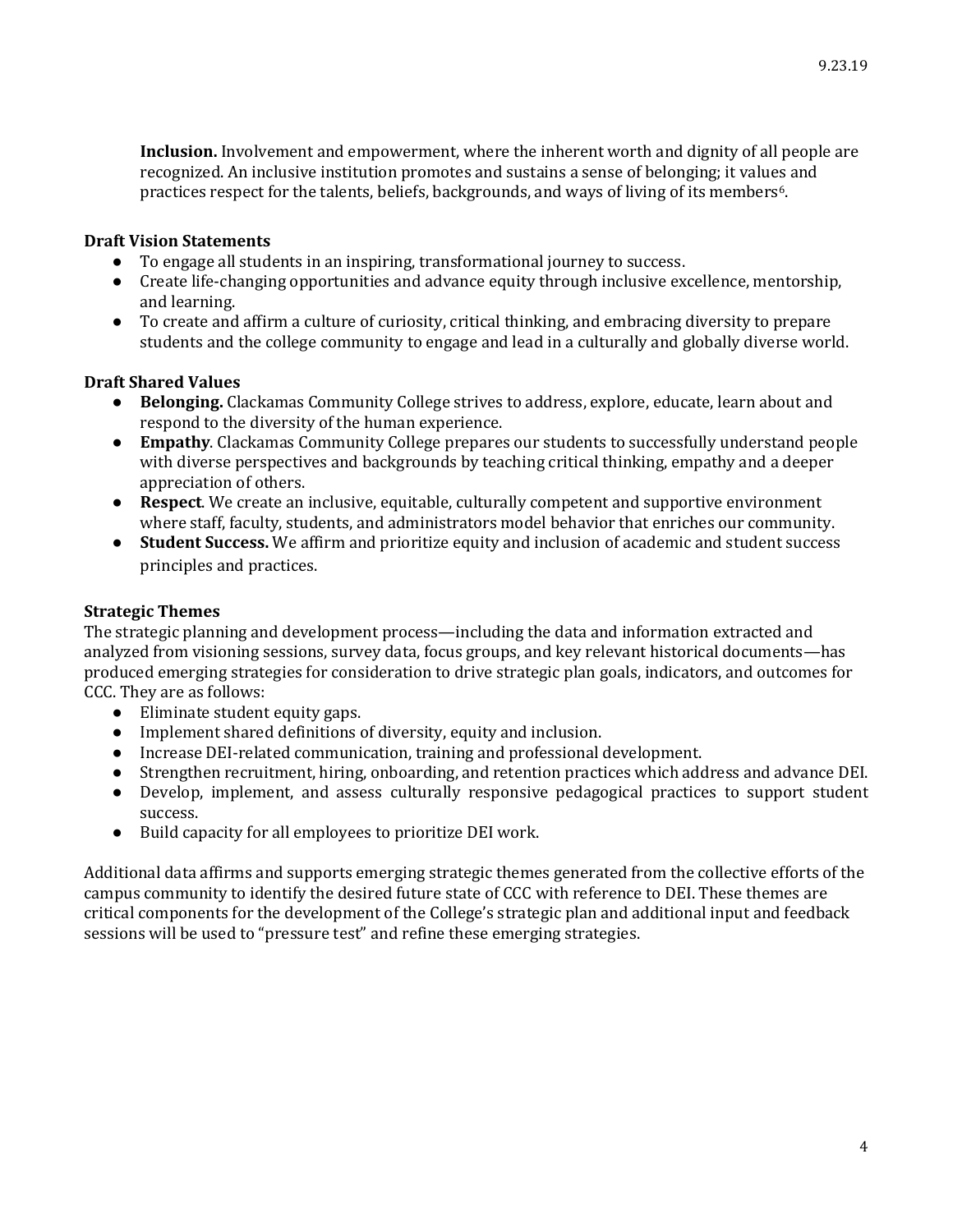#### **VISIONING SESSIONS VALUES AND PRIORITIES SUMMARY**

Clackamas Community College, as part of the Diversity, Equity, and Inclusion (DEI) Strategic Planning process, held four (4) visioning sessions in two days. Three 3-hour sessions were held for employees and a single two-hour session was held for students, totaling 131 participants.

The following analysis summary focuses on the themes generated from the collective efforts of the participants in each group to identify the desired future state of Clackamas Community College with reference to DEI. Overarching themes were identified as important by each participant group. Participants in each session voted on all the critical ideas proposed, working in groups of five or six.

While there were many innovative and valuable ideas shared regarding values and priorities, the following summary captured below received the most endorsement. These themes emerged in analysis of the data as important elements for the development of values and priorities that will inform the development of the strategic plan goals and outcomes, along with additional sources of information through environmental scanning.

#### **Values**

Empathy, empowerment, engagement and accountability stand out as important values.

#### **Priorities**

Priorities that appear important to the participants included:

- DEI needs to be infused and central to the institutional mission, values, priorities, strategic and operational planning, and outcome assessments.
- DEI should be practiced so it is sustainable and visible in all the College does.
- Reduction of barriers to college entry, especially cost of college.
- Treatment of employees as equally respected regardless of their classifications or degrees.
- Providing students of all background support that allows them to succeed and reach their potential.
- Diversity of employees should mirror or match student diversity at the College.

#### **Climate**

The College climate was desired to be:

- Safe, welcoming, inclusive, and visually representative of diversity and inclusion for all.
- A place where people could openly and respectfully discuss challenging topics related to DEI, power, and privilege.

#### **Student Experience**

The desired student experiences included:

- Elimination of equity gaps in achievement between students of color and White students; retention, completion, time to completion.
- An easy to navigate campus with clear directions.
- A sense of belonging and empowerment.

#### **Faculty/Staff Experience**

The desired faculty/staff experience included:

- Respect and equal treatment regardless of role on campus.
- Greater representation of diversity among administrators and leaders.
- Mentoring and relational support for diverse faculty and staff groups.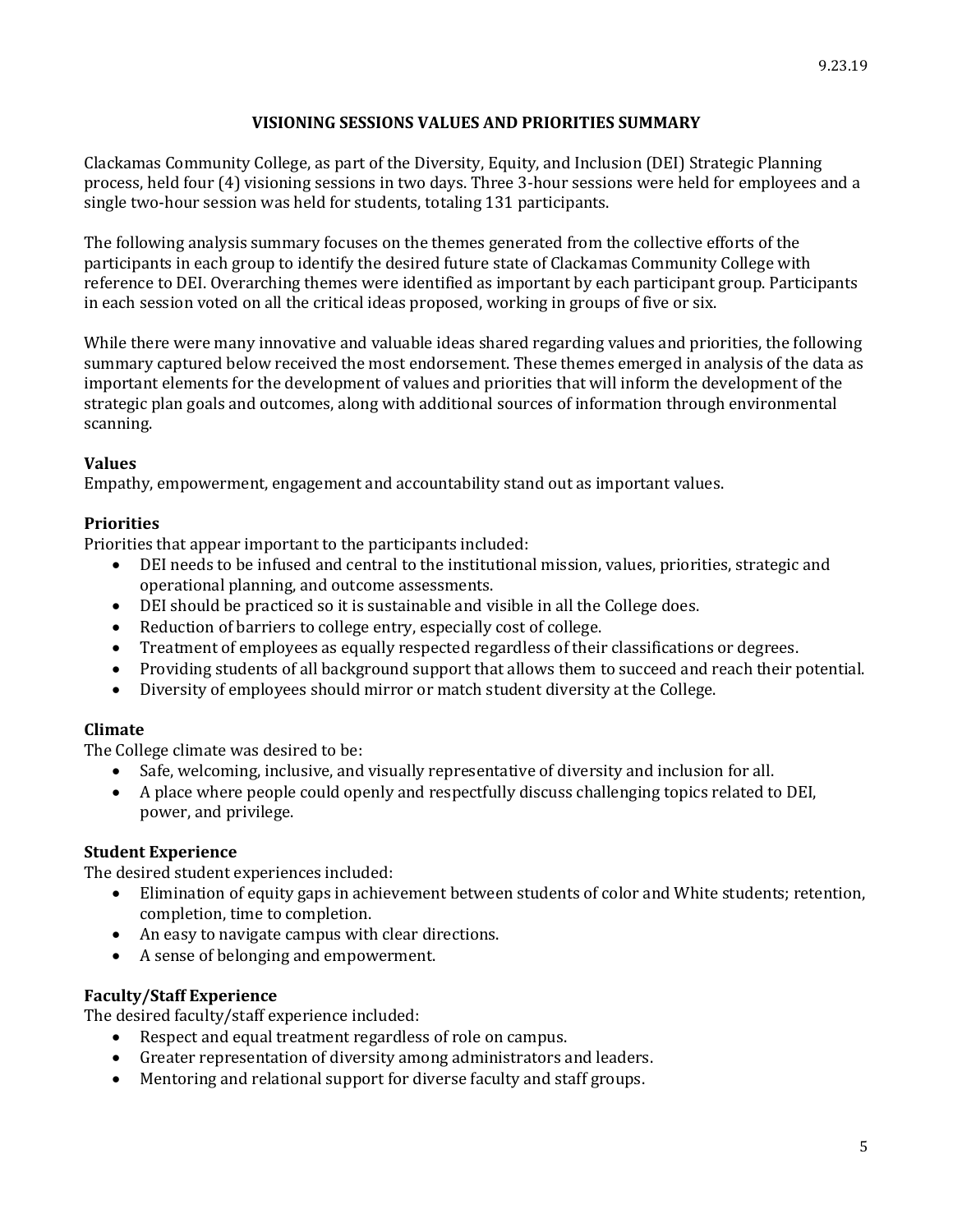#### **Success and Achievement**

The desired success/achievement experience included:

- Overwhelming support of a dedicated, well-resourced DEI office that could be central to the support for DEI work at the College.
- A strong desire for collaboration across campus communities and structures, and fewer silos.

Additional feedback and input will be sought from DEI committee and subcommittee members, as well as College and community stakeholders to refine the qualitative data set generated through the visioning sessions.

#### **SURVEY ANALYSIS SUMMARY**

The campus climate survey was part of the discovery and environmental scan process designed to create a baseline understanding of conditions and issues related to DEI at CCC. Survey development began in January 2019, and the survey was deployed to students, faculty, staff, and administrators during April 2019. This survey was developed collaboratively with the College DEI Committee, Office of Institutional Research, and CCC College Leadership.

#### **Survey Design**

The CCC Campus Climate survey consisted of 98, 5-point Likert Scale items, with 1 = Strongly Agree and 5 = Strongly Disagree. Forty-two general survey items were created for all survey participants regardless of their role at the College. Additionally, specific items were created for participants based on their college role, as follows:

- Students received 12 additional items
- Faculty and Staff received 29 additional items
- Faculty received an additional 2 items related to instruction
- Administrators received 12 additional items

Survey items were constructed to assess participants' experience in the following categories:

- 1. **Climate**. Eight (8) items assessed college climate in terms of institutional level commitment to DEI as reflected through leadership; policies, procedures, and practices; recruitment of diverse students and employees; policies and practices for handling treatment concerns; and fostering a spirit of open dialogue and teamwork.
- 2. **Belonging**. Nine (9) items assessed sense of welcome, safety, reflection of identity and cultural isolation at the College.
- 3. **Engagement**. Nine (9) items assessed value of opinion, safety, and freedom to discuss identity and political opinions, exchange of ideas, inclusion in the decision-making process, communication, and trust between the College and the participant.
- 4. **Conduct**. Five (5) items in this category assessed treatment concerns; observation of bias and discrimination; feeling discriminated against; and identity concerns.
- 5. **Access & Success**. Eleven (11) items to assess access to resources, administration, services, and professional development as well as a feeling of having an impact on campus.
- 6. **Classroom**. Twelve (12) items assessed student experiences related to access and comfort in approaching faculty and staff who can serve as mentors and role models, addressing concerns and questions related to DEI, class participation and evaluation, and identity and cultural needs in the classroom.
- 7. **Working.** Twenty-nine (29) items assessed faculty and staff work experiences related to DEIspecific professional development offerings; comfort in office and department settings; comfort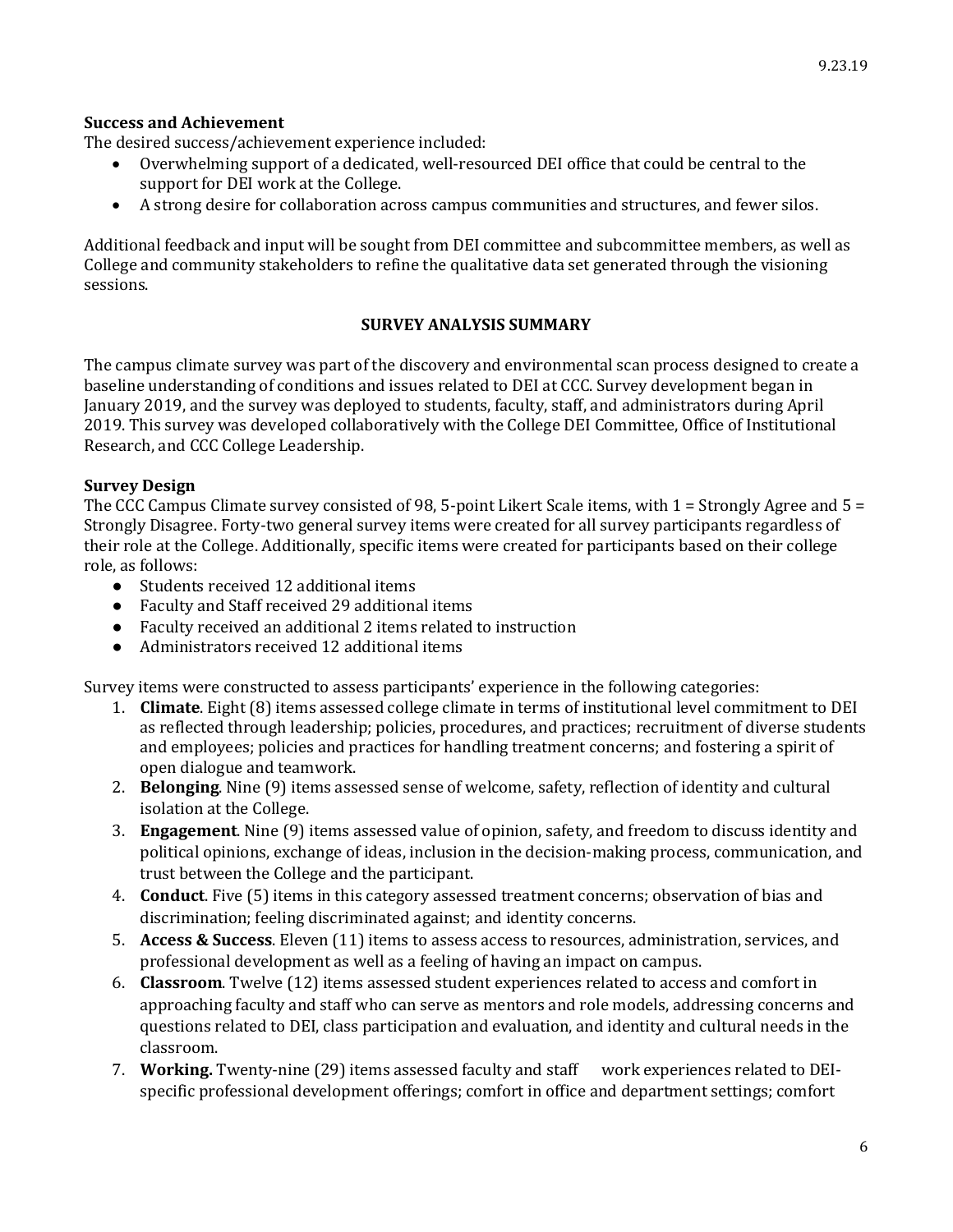with supervisor; cultural isolation; establishing credibility; comparative effort to achieve comparable results; access to mentors; career advancement; mission alignment; capacity; governance participation; involvement with institutional decision-making and communication; and collegiality.

- 8. **Faculty.** Two (2) items assessed faculty experiences related to teaching and learning.
- 9. **Administration**. Twelve (12) items assessed administrator experiences related to skill and confidence in applying equity-based practices; alignment of resources, policies, procedures and practices with DEI principles; strategic decision-making; implementation of best practices; involvement and inclusion in decision-making and governance; preparation and information quality to improve processes and implement change.
- 10. **Shared Thoughts**: An open-ended question was included for participants to share any additional information not asked in the survey items.

#### **Limitations**

It is important to point out that due to the small number of participants in some of the demographic categories caution is recommended in interpretation of the data. As a result, in some instances, data has not been disaggregated across all roles, status, or identity categories to maintain the confidentiality of participants. Results are reported as percentages as well as numerically in terms of distribution, whereby the number of participants for the selected responses were too small.

#### **Survey Participation**

The survey was disseminated electronically to all students, faculty, staff, and administrators. A total of 520 participants returned their surveys, including 17 participants who elected not to identify their role at the College. The survey included demographic categories related to participants' roles, status, and identities. Participant breakdown is given in percentages as well as numbers by role at the College as follows:

| Type             | <b>Students</b> | <b>Faculty</b> | <b>Classified</b> | <b>Administrators</b> | Confidential |
|------------------|-----------------|----------------|-------------------|-----------------------|--------------|
| <b>Full-time</b> | $34\% = 168$    | $11\% = 63$    | $17\% = 95$       | $5\% = 28$            | $1.45\% = 8$ |
| Part-time        | $18\% = 89$     | $6\% = 30$     | $4\% = 22$        |                       |              |

#### **Key Findings from Survey**

Overall, CCC is collectively focused and committed to advancing DEI throughout the entire college experience for the betterment and success of students. Coupled with this commitment is an overall perception that CCC is a welcoming and safe place to work, learn, and grow, and that the College fosters collective respect, teamwork, and cooperation. These overall attitudes represent strengths—all of which will be critical to engaging productive conversations that will ultimately lead to DEI goal and outcome setting for the College. The student experience generally supports the overall responses regarding CCC climate—that faculty, staff, and peers are inclusive and that faculty have expressed a strong desire and commitment to advancing their own understanding of DEI. Students generally feel supported in seeking help from staff and faculty, and their insights, perspectives and opinions are welcomed and valued throughout their college-going experience.

There are some areas of concern that will need to be fully addressed throughout the development of the DEI strategic plan. A significant population of students, faculty, and staff of color feel culturally isolated at CCC. In both the quantitative and qualitative data, students and employees of color reflect that this is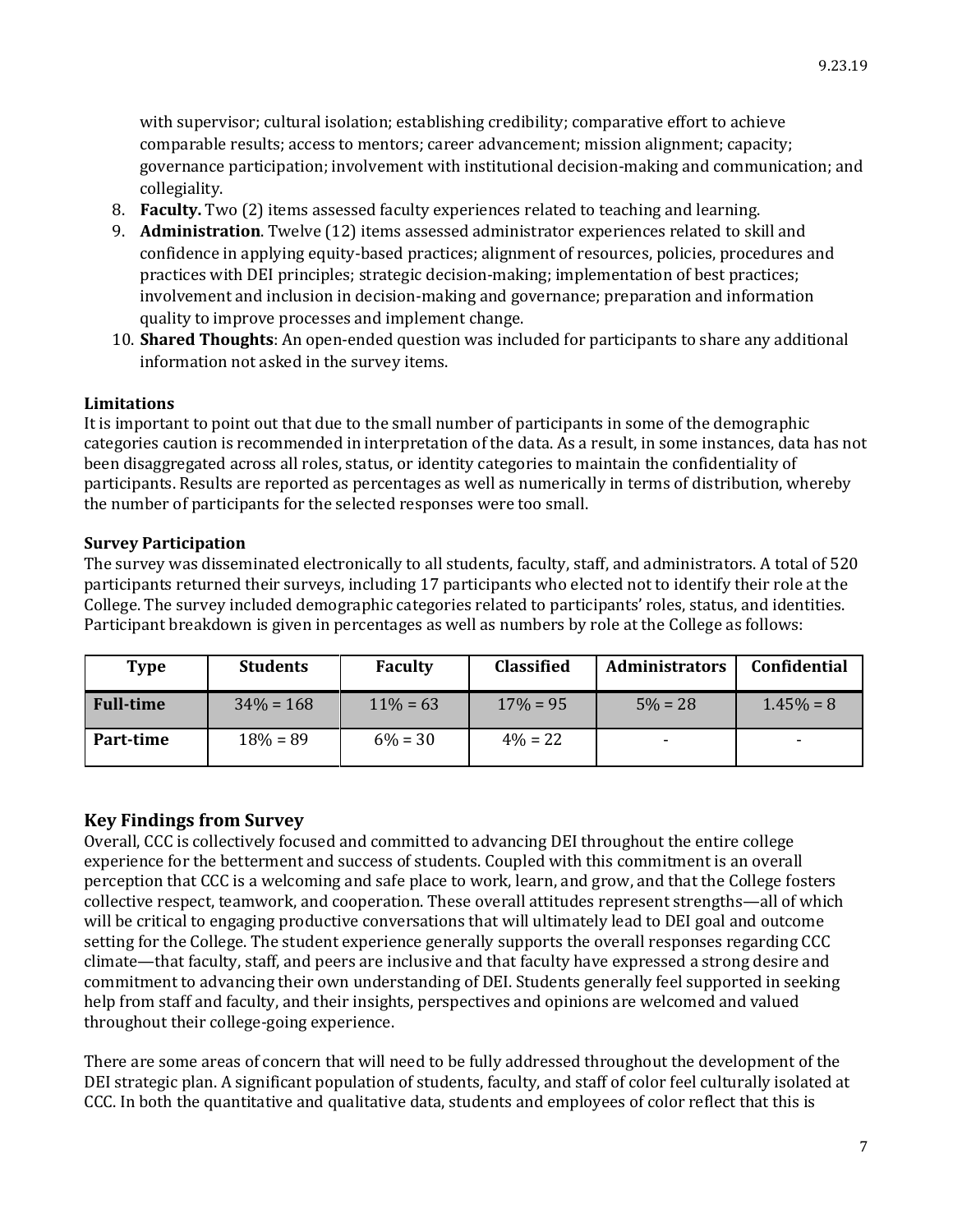largely due to a significantly low population of students and employees of color to begin with and that it is exceedingly difficult to develop a sense of community and belonging in the absence of people who represent their identities at the College. Additionally, a significant population of employees of color reflected that they avoid certain college spaces because they do not feel safe or welcome. Moreover, a significant population of students and employees of color reflected their intent to leave the College due to subtle and/or overt acts of discrimination or not feeling safe or welcome. Employees also observe structural and leadership challenges in addressing overall climate concerns, including acknowledgement of an unproductive shared governance system, a misalignment of mission, values, and goals addressing DEI throughout the College, and a demonstrated need to assist, support, and guide campus leadership through effective planning and shared decision-making. Students also echoed these concerns throughout their college-going experience at CCC.

#### **Qualitative Response Summary**

A total of 123 participants added comments to the "Shared Thoughts" item in the survey. It is important to remember that these are individual comments that offer an opportunity for further inquiry and dialogue to understand the needs and perceptions of the College community. These comments can be categorized as the following:

- **1. Leadership Practices**. A number of comments indicate a lack of satisfaction with the College's leadership practices that hinder inclusion and input into the decision-making processes; and communication and focus of the College resources and attention as not being strategic and sustainable when it came to DEI related initiatives. There was also a perception that managers and supervisors need training so they can manage and operate more inclusively and equitably. Some departments feel they are not visible to the administration and are forgotten.
- **2. HR Hiring Processes.** Multiple comments indicate a perception that HR hiring processes are not satisfactory, especially when it comes to increasing faculty and staff diversity on campus. There is also a perception that committee recommendations are often not taken into consideration during the hiring decision process by the hiring authorities.
- **3. Access.** Related comments indicate a perception that students with disabilities feel they do not get the appropriate attention and consideration for their needs and accommodations, including instructors who may appear insensitive to these concerns. Additionally, that it can be a challenge to receive accommodations from some instructors, as well as navigate the physical aspects of the campus. A need for more gender-neutral bathrooms was also mentioned. Additional comments include challenges related to parenting and travel that create hardships for students when instructors are not sensitive to these life situations faced by students.
- **4. Identity Related Discussions.** Inclusion comments indicated a perception that there is discomfort in discussion of gender identity issues, and that transgender individuals feel less welcome to discuss issues in detail with others. Individual comments about hearing rude speech against mental illness and disability in classrooms were also indicated.
- **5. Bias against Christian and Conservative Identities.** Multiple comments referred to the relative perception of bias against Christian and Conservative identity, and a perception that the College has a liberal bias, including the politics of instructors.
- **6. DEI Related Issues and Efforts.** There are mixed feelings about DEI-related issues and efforts. Some comments indicate a fear of identity politics which would create divisiveness, while others feel that there needs to be more effort put in this area. A couple of comments focused on concerns about not prioritizing DEI-related efforts for resource allocation in a tight budgetary environment. Also, some commented that the College does a poor job at responding to issues or opportunities presented to them when it comes to encouraging, supporting, and framing constructive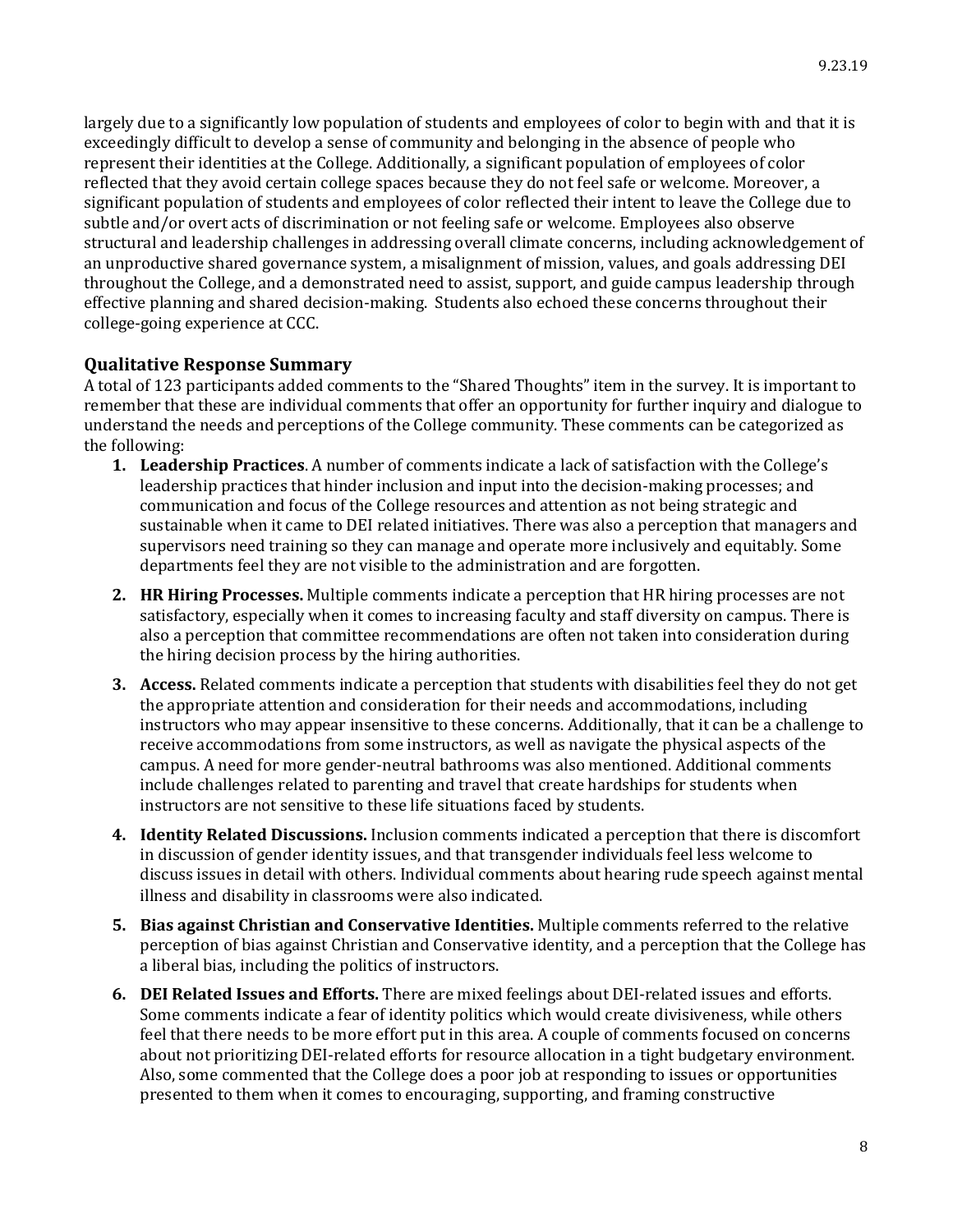conversations around racial justice in particular. Leadership and the community as a whole view these issues in a vacuum and not in an intersectional, constantly evolving framework. There is reluctance to frame the work as "justice", and that "DEI" has become simply another initiative instead of a fully-realized shift in how to operate as an institution.

- **7. Employee Status Inequality.** There were multiple comments that indicate a perception that different employee classifications are not viewed with equivalent respect and attention, particularly classified employees and part-time faculty. There were comments that there are pay and benefits inequity between different employee categories. There is the perception that there is a strong gender-bias on campus, and that women seem to occupy more of the low paying, non-benefitted jobs with limited opportunity for professional development and advancement.
- **8. Safety.** There were comments on psychological and physical safety related to transit and employee and student experiences of feeling bullied and sexually harassed.

The CCC DEI climate survey can prove useful in creating a baseline understanding of strengths, as well as areas of continued improvement to advance DEI practices. Accordingly, this survey provided the College a climate assessment needed to formulate goals and success indicators (outcomes). College-wide insights and perspectives from students and employees create opportunities to build upon the College's strengths and address challenges. The College is in a unique position to operationalize and implement its commitment to DEI and model an inclusive and equitable community that supports the success and achievement for students and employees.

#### **FOCUS GROUPS**

Survey data results summarized above were used to generate probing and clarifying questions for more intensely focused conversations with key campus stakeholders. In May 2019 consultants worked closely with the DEI Committee to develop, finalize, and facilitate a total of 12 focus groups—five focus groups were designated for students, and 7 focus groups were designated for employees. Each focus group represented a broad spectrum of compositional diversity, based upon key trends emerging from diverse groups and their overall experiences at CCC. Focus group representation was as follows:

#### **Student Focus Groups**

Students of Color LGBTQIA+ Students

Open Student Session (including anyone interested in making CCC more equitable, inclusive, and diverse) Veteran Students

Students with Disabilities

#### **Employee Focus Groups**

Open Faculty/Classified Staff Session (including anyone interested in making CCC more equitable, inclusive, and diverse)

Open Administrative Confidential

Administrators/Confidential of Color

LGBTQIA+ Classified Staff/Faculty

LGBTQIA+ Admin/Confidential

Classified Staff/Faculty of Color

#### **DEI Committee Focus Groups**

DEI Committee (this blends students and employees)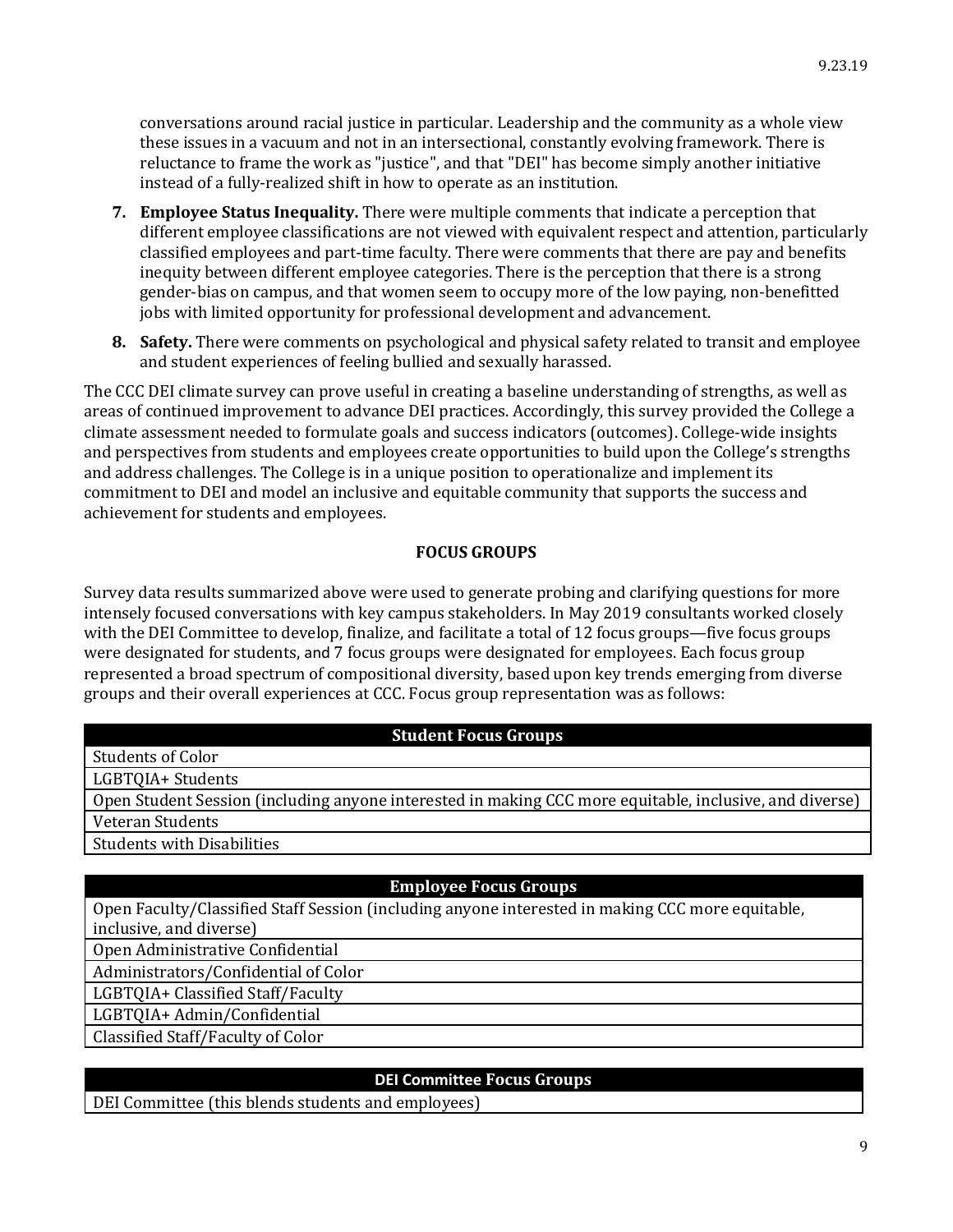#### **Limitations**

Due to the significantly lower number of participants in focus group discussions compared to survey participants and expressed concerns regarding anonymity, raw data from focus group participants will not be provided. Rather, a focus group summary will be provided for each focus group type identifying key trends and patterns.

#### **Focus Group Summary Results**

Each focus group allowed for up to 8 people participating in an interactive facilitated group interview experience. These focus group discussions were designed to gather feedback and suggestions from participants to help create a more inclusive and equitable environment for all members of the community, especially those with diverse identities. Focus groups allowed for in-depth information-gathering from specific population group participants to understand their unique needs and experiences.

#### **Students**

Student focus group participants demonstrated a range of responses, providing insights and perspectives regarding the state of diversity, equity, and inclusion at CCC. Students articulated a positive experience overall. However, through shared dialogue students realized similar minimizing and discriminatory experiences both inside and outside of the classroom. The following summary provides provocative feedback for CCC to consider to advance DEI work for the betterment of students:

- In a demographic context where diverse students are not represented, students felt deep appreciation, excitement, and "instant happiness" when diverse students, specifically students of color, were present in class.
- Students echoed both frustration and indifference toward faculty who have openly perpetuated microaggressions and discriminatory acts in the classroom. These instances were perpetuated by both students and/or faculty and these behaviors are severe and pervasive at CCC. Stated examples include a class where a faculty member discussed standards of beauty in media but presented only white images with no framing or intersectionality and a student treated differently by a faculty member who reinforced stereotypes and assumptions about the student by stating to the student, "If you improve your English speaking, your writing will improve." The student was born and raised in the United States, and is a person of color.
- Students echoed shared sentiments of teaching material not being culturally relevant and/or textbooks and course materials being outdated. Depending upon the faculty member, when students reflected this observation, faculty would often "skate over" the issue and position the critique as unimportant.
- Students are often told by staff and faculty with power and authority that they are allowed to speak their mind, so long as they are not being "disruptive". The way in which "disruption" has been interpreted and operationalized varies and is highly dependent upon racial and gender intersectional identities. In other words, those students who are male and a person of color are often disproportionately and suspiciously observed, confronted by authorities on campus and are told in different ways to not be disruptive or that they do not belong.
- While many students found themselves cultivating a sense of belonging through affinity student groups and clubs, many students found themselves needing to self-advocate where faculty and staff were not supportive or having to advocate on their own behalf.
- Students echoed a demonstrated institutional need for faculty and staff DEI training, including exposure and awareness, coupled with a more coordinated community response to address situations of concern, including management and appropriate referrals for students to get meaningful assistance, guidance, and support in order to both feel safe and to advance their success.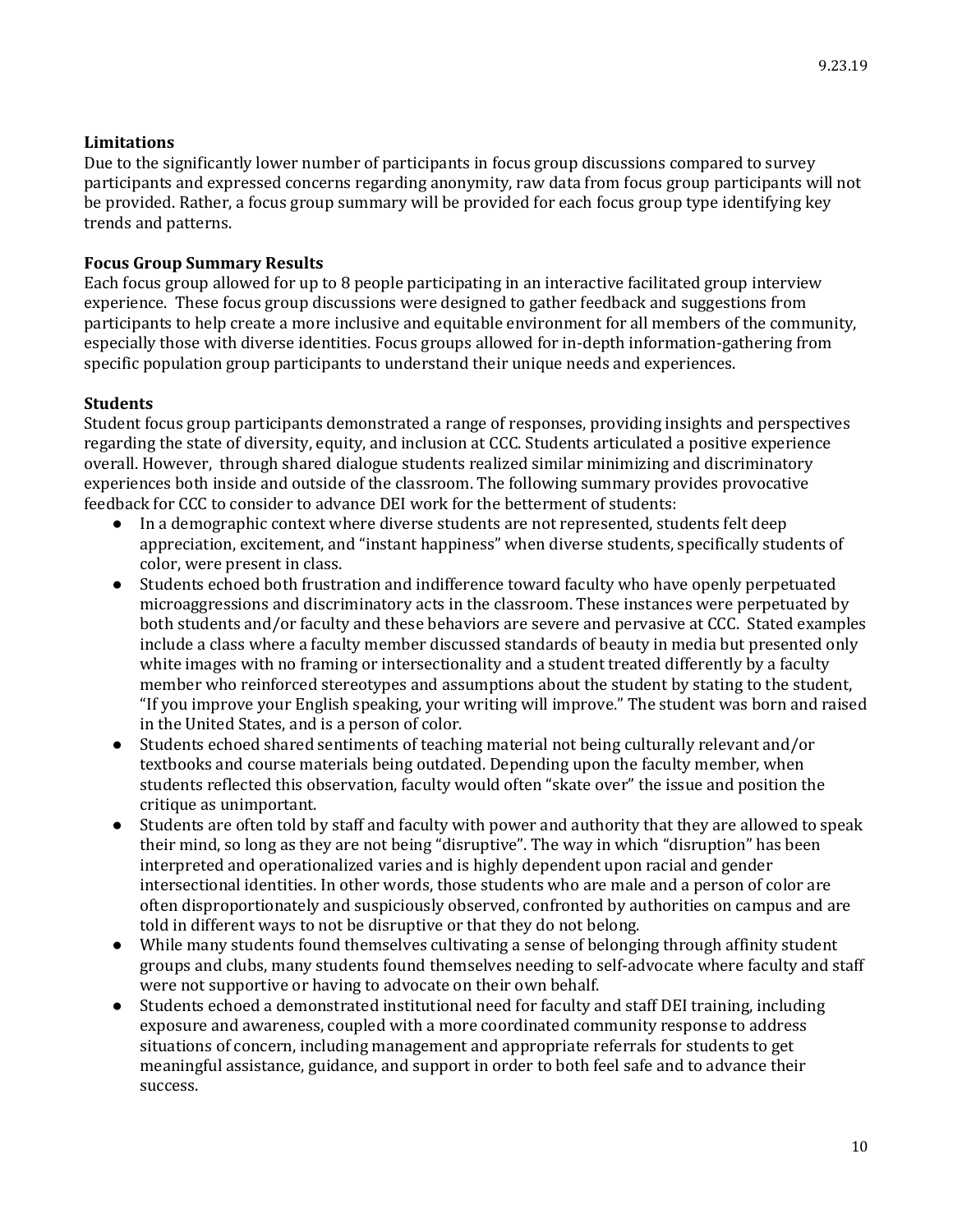#### **Classified Staff**

Representing a significant portion of the workforce, CCC classified staff are continuing to raise the importance, significance, and relevance of DEI efforts and are excited and engaged in the DEI strategic planning and implementation process. As such, diverse gender representation from classified staff narrated both opportunities and challenges facing the College, including a demonstrated institutional need to offer, provide, and in some areas mandate DEI onboarding, training, and professional development opportunities for employees. Classified staff—many of whom are longstanding employees—narrated significant positive attitudinal changes toward LGBTQIA+ and gender non-conforming students and employees. However, classified staff expressed concerns that the majority of staff and faculty at CCC are predominately white. The following are key highlights from these discussions with CCC classified staff:

- Significant changes to college-wide human resources policies and procedures have deeply and profoundly impacted LGBTQIA+ employees with domestic partners. There continue to be significant barriers presented when accessing and navigating human resources-related processes, including (but not limited to), substantiation of domestic partners and access to health insurance needs and inquiries.
- Classified staff often heard from diverse students positive remarks and sentiments toward the CCC experience, but some do not feel safe or comfortable navigating the campus community. These insights were shared amongst most classified staff with an added observation of seeing more and more transgender and gender non-conforming students who are more "out" regarding their gender identity.
- In thinking about gender identity and expression, there appears to be a significant collective disconnect and lack of understanding as to the importance and relevance of sharing pronouns connected to one's gender. Tied to this understanding of equity reveals a prevailing heterosexist and heteronormative narrative of lived experience and identity, whereby assumptions generally go unchallenged for fear of retaliation and overall levels of safety.
- Passive and active resistance from supervisors, co-opted with reluctance, has left a widely felt and shared impact of minimization, oppression, and discrimination by classified staff. This has been especially felt with the development of Employee Resources Groups, along with engaging DEI training and professional development opportunities where the absence of authority/supervisor support undermines classified staffs' ability to learn, grow, and adapt to the changing needs of CCC's diverse student population.
- Classified staff sentiment strongly suggests and demonstrates the need for rigorous DEI training and professional development for administrators. Classified staff noted the need for anti-bias, LGBTQIA+/Safe Colleges, and consistent DEI training for managers and leaders.

#### **Faculty**

Focus group participation with faculty provided unique and meaningful insights and perspectives—all of which have a profound impact on the teaching and learning dynamic with diverse students at CCC. Faculty's intersections captured adjunct and full-time status and their own personal identity to the extent that they felt safe and comfortable in disclosing, including (but not limited to), people of color, gender identity, and LGBTQIA+ faculty members. Overall, while faculty members felt hopeful about the vision and direction of DEI work for CCC, the overall sentiment echoed was one that lacked trust and power-sharing with administrative leadership, coupled with more of a collective faculty voice reflecting awareness and agency to address inequities from both a student and faculty perspective. The following summary trends capture this representation:

● Many of the initial insights and perspectives shared by faculty directly pointed to the observation that the majority of adjunct and full-time faculty are white. Within specific departments there is a high prevalence of white female faculty. The observations were part of a larger critique and desire to call out the lack of diversity at CCC (i.e., predominately white, cisgender, heterosexual) and to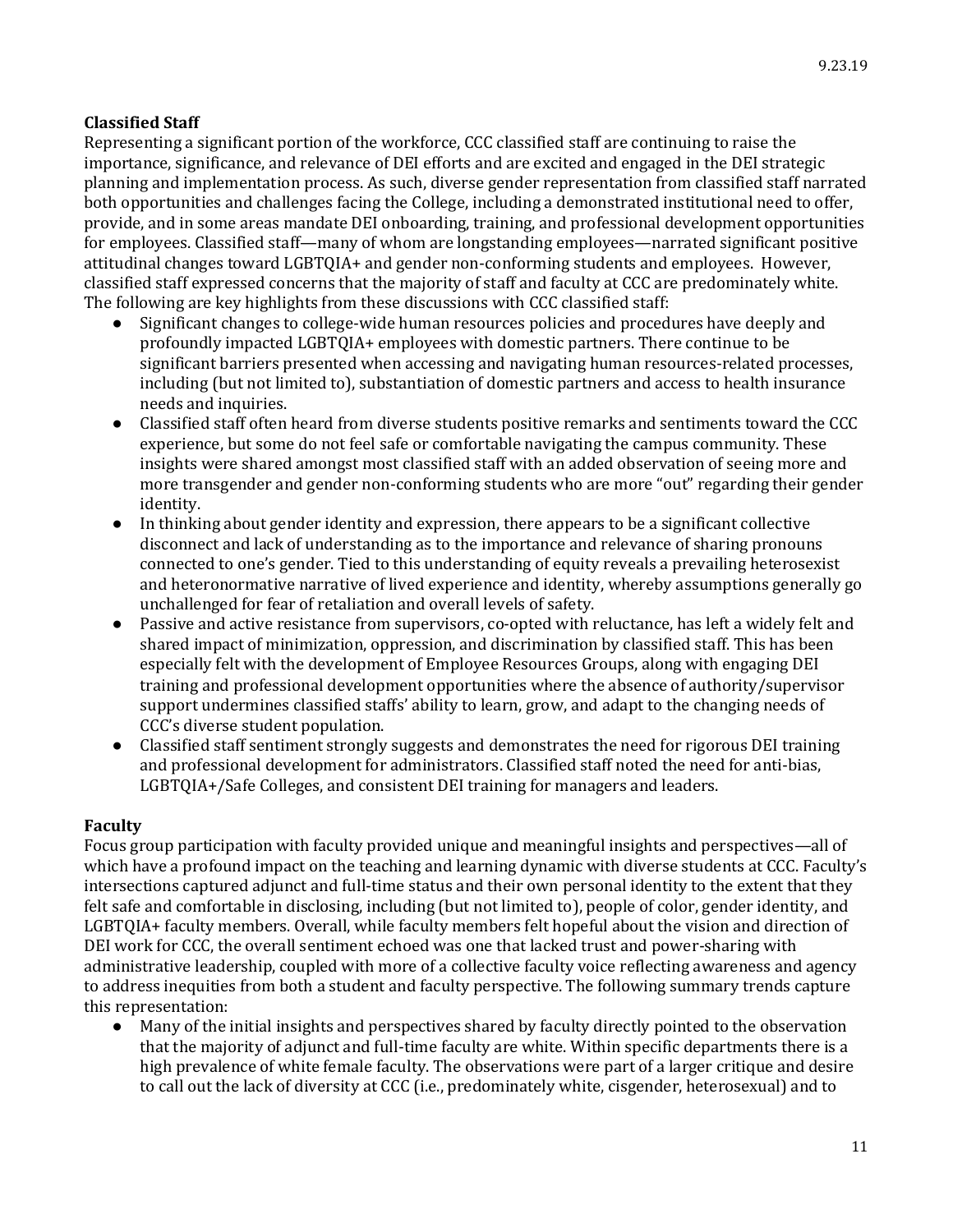carefully examine college recruitment and hiring practices from a DEI lens, including consistent and regular implicit bias training for hiring committees.

- From a faculty perspective, DEI work across the campus community is generally well received, and there is new energy, insights, and ideas that are transforming teaching philosophies, learning outcomes, and various culturally responsive pedagogical practices. But, there are also responses from collective faculty that the work is too overwhelming, not equitable (specific to workload responsibilities), and that there is institutional initiative fatigue. Shared faculty focus group voices articulated that where there has been or could be DEI progress, advocacy, and advancement, faculty are being "blocked" by administrative leadership—a group of individuals with a significant amount of power, privilege, and influence and who are the biggest perpetrators of oppression, minimization, avoidance, and discrimination.
- There was an expressed demonstrated institutional need for an Office of Equity and Inclusion, and that this office be part of Administrative Leadership. This office and position (i.e., Chief Diversity Officer) would play a significant role in mobilizing the campus to integrate DEI strategies and practices throughout the college experience with a specific focus and emphasis on implementing equitable hiring practices and strengthening culturally responsive pedagogy for adjunct and fulltime faculty.

#### **Administrators**

A number of strengths, opportunities, and challenges were presented with all of the administrator focus groups—some of which detailed significant and pervasive frustration on shared governance roles and alignment, barriers to capacity building (structural, organizational, and relational), hiring and onboarding practices, training and professional development, and overall passive resistance and general reluctance in advancing DEI at CCC. The following highlighted insights offer a unique and specifically leadership perspective:

- There is little to no support established for administrators of color—all of whom are significantly less represented in this employee category than their white administrator colleagues College-wide.
- Administrators believe that there may be a mismatch in talent acquisition, including (but not limited to) a transparent understanding of baseline requirements, education/higher education experience, and hiring decision-making based upon unknown criteria, including "goodness of fit".
- There is general consensus that administrators—a significant majority who identify as white—lack the training, skills, and competencies to effectively drive DEI strategies, goals, and outcomes, and are that they are unable to integrate additional mission critical initiatives toward that end (i.e., strategic enrollment management, guided pathways, etc.). There is a demonstrated institutional need to increase consistent leadership and practice integration to ensure DEI and inclusive excellence become part of the daily habits at the leadership level.
- Operationally and with appropriate vetting of DEI planning and conversation, administrators need opportunities to identify and take ownership of DEI work through management, supervision, and the execution of work plan goals and outcomes at the unit level.
- Administrators observe and affirm the need to address roles, charges, and authority of shared governance structures across the college. As captured by DEI Committee members who also represented administrators as an employee type, there are inherent and pervasive structural challenges (many of which are restrictive) that don't permit the DEI Committee and their charge to integrate with other shared governance structures throughout the campus community.

#### **DEI Committee and Subcommittee Members**

DEI Committee and Sub-Committee focus group participants represented a range of experiences and sentiments which reflected their commitments and responsibilities to advancing DEI principles, strategies, and practices for CCC. The collective energy from DEI Committee and Subcommittee members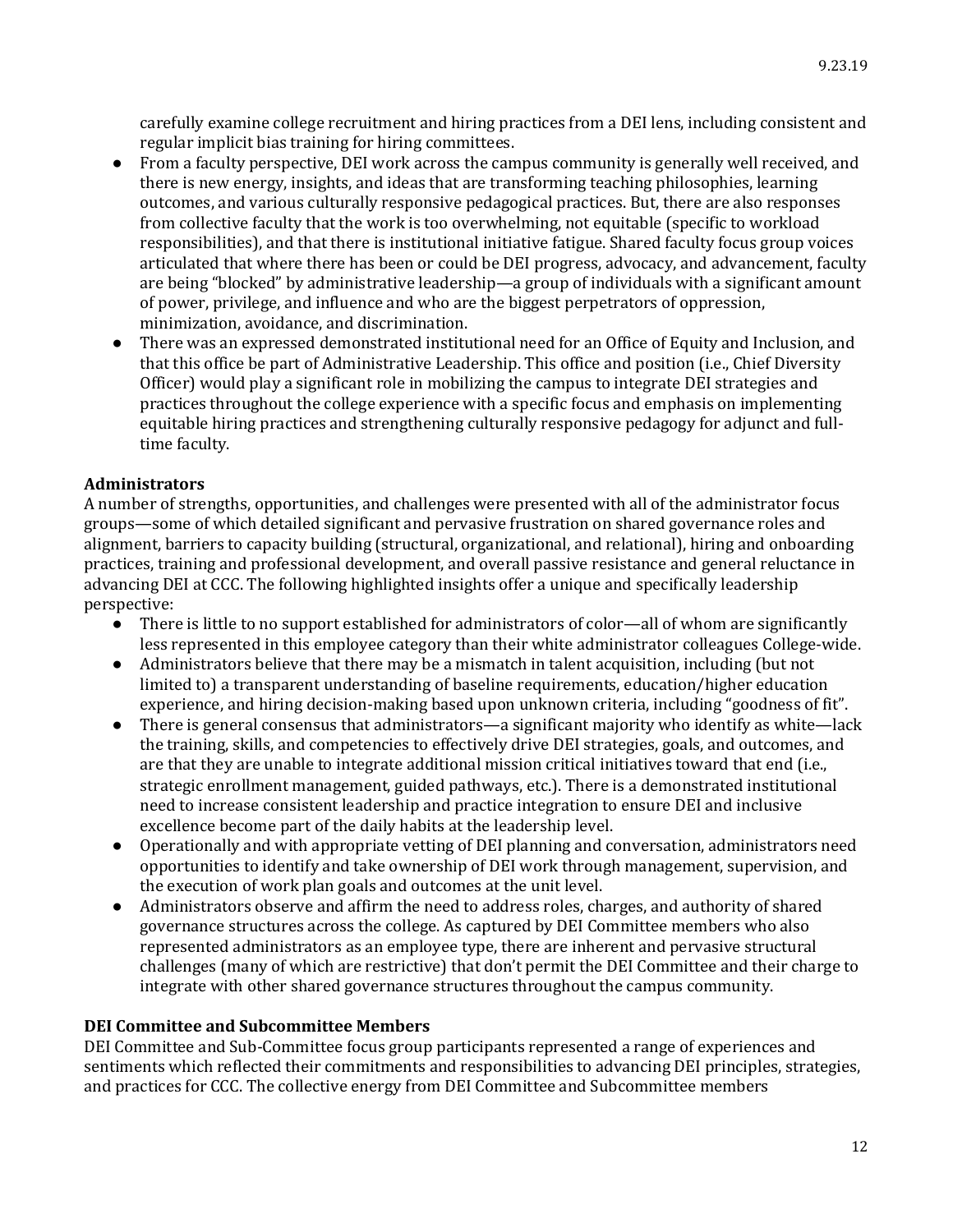demonstrated the difficult and oftentimes thankless challenge of competing work duties/commitments with the duties, responsibilities, and tasks that come with DEI Committee and Subcommittee membership. For example, several employees who were excited and feeling empowered by the work decided to step down from the DEI Committee because the workload was not manageable. Experiences like these were echoed by several members of the DEI Committee. Critical trends in their responses include:

- While making tremendous progress, DEI Committee members feel that they collectively lack the skills and competencies to meaningfully and productively advance DEI for CCC. Additionally, they have often felt alone in their work with little clarity regarding charge, authority, and scope from administrative leadership.
- For DEI Committee members who are people of color, there is an absence of gratitude, compassion, and a presence of historical amnesia with the campus community in efforts to advance DEI practices. For example, members have felt exploited and have experienced "battle fatigue", and there continues to be a pervasive "fragility" that exists within and throughout DEI Committee dynamics. There is also a real and pervasive fear of retaliation as DEI Committee members often struggle with complicated dilemmas of speaking out, while balancing the perception of not being seen as inclusive.
- As a shared governance structure, there are inherent and pervasive structural challenges (many of which are restrictive) that don't permit the DEI Committee and their charge to integrate with other shared governance structures throughout the campus community.
- There is a demonstrated want, need, and desire to fully participate and engage in deeper psychoeducational (mandatory) training and team-building to further the DEI Committee's influence, capacity, and facilitation skills—to provide opportunities for students and employees to identify and take ownership of DEI strategies, practices, and action. Accordingly, there is an expressed desire to identify and prioritize investments through the College's budget development process, including (but not limited to) faculty and classified staff collective bargaining sessions.
- While there were expressed sentiments of hope and excitement in the DEI vision and direction building for the College, there is a significant lack of trust and belief that College leadership have the ability to lead with equity.

#### **PLANNING PROCESS SUMMARY AND NEXT STEPS**

#### **DEI Strategic Planning Process Summary**

CCC continues to demonstrate commitments to advance its DEI capacity building through several key takeaways which emerged from the strategic planning and development process in its entirety. Generally speaking, there is collective consensus regarding the following opportunities and challenges:

- CCC possesses significant collective energy, excitement, and willingness to learn, grow, and develop in advancing DEI.
- A significant amount of work is currently being produced to advance DEI across the college, and this work needs to continue to be a priority.
- There is a demonstrated institutional need and desire to prioritize DEI values and practices for the betterment of students.
- Students clearly conveyed in their conversations that CCC embodies a "students first" policy.
- There is a prevailing fear that the institution as a whole will not prioritize DEI work from a funding and resources perspective. Employees are acutely concerned that DEI will not be meaningfully and productively integrated into their work as there appears to be historical precedence of CCC taking on similar DEI work and falling short in execution of its goals and outcomes campus-wide.
- There is anticipated resistance and reluctance for some employees and students who do not embrace or affirm DEI values, goals, and outcomes campus-wide.
- There is strong consensus and desire to provide all faculty the needed professional development opportunities and training to integrate DEI into course curriculum and learning outcomes.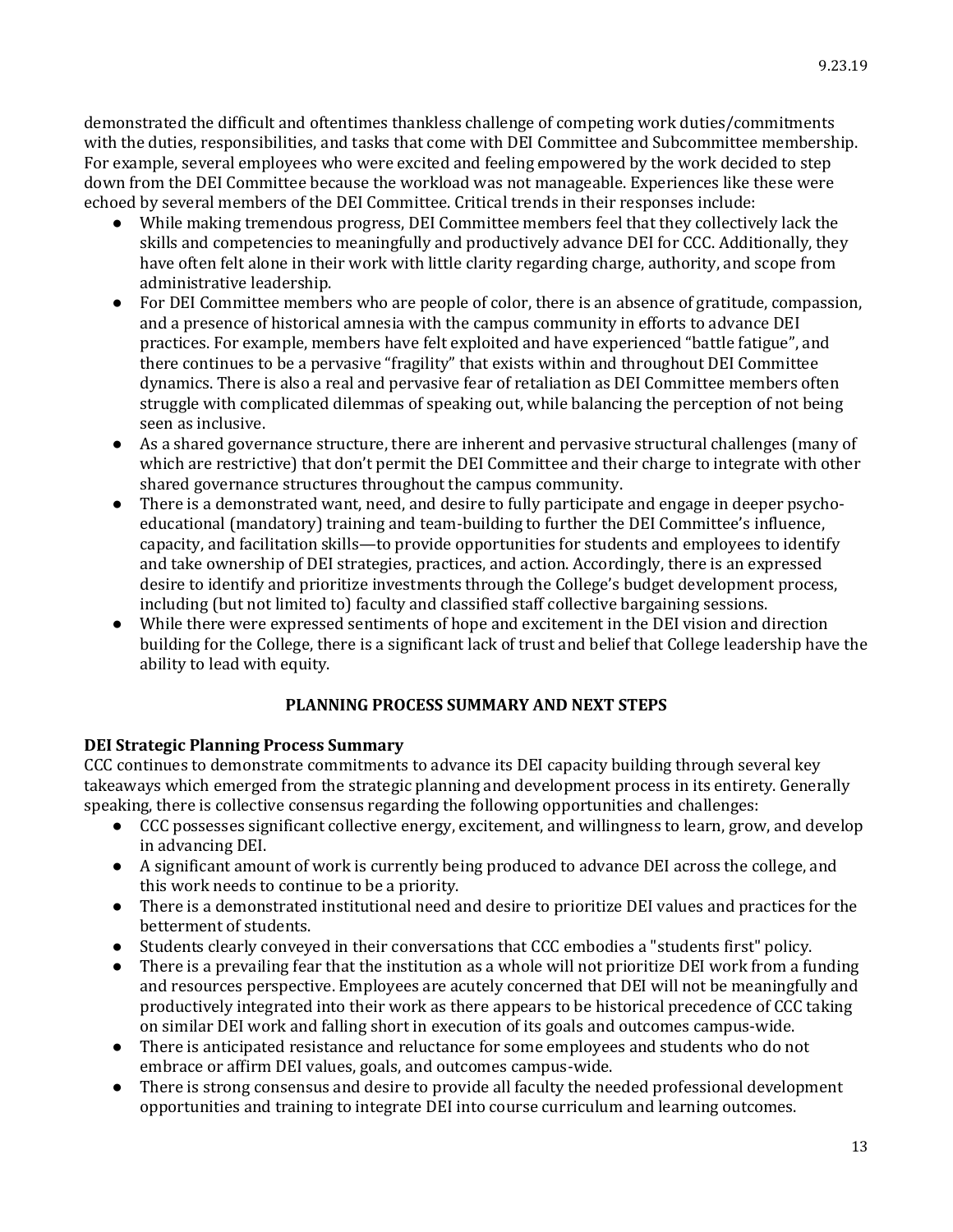● Employees would like to learn more through reading materials, resources, websites, and critical conversations to advance their own understanding of DEI.

#### **Next Steps**

DEI Committee members, with support and guidance from contract consultants, will continue to refine vision, values, definitions, and strategic priorities with CCC students and employees. As these areas are widely shared and vetted, roles and expectations for operational units as well as shared governance structures will bring clarity toward DEI advancement. The next stages for the development of the strategic plan will include (but are not limited to) as follows:

- **Operational and Shared Governance Input and Feedback Opportunities.** DEI Strategic Plan Subcommittee members will share status updates and current progress of DEI strategic plan development with campus leaders and key stakeholders throughout the campus community. This process will include inquiries and responses that allow for campus leaders to identify and own core elements of the strategic plan and to incorporate overarching goals and indicators into unit work plan development and sequencing.
- **DEI Open House.** In collaboration with campus leadership, the DEI Committee will host an Open House in October 2019 to showcase campus-wide DEI efforts, including the development of the DEI strategic plan. Events and activities will include open sessions and dialogue regarding DEI strategic plan development updates, and more structured sessions on DEI data and student success and performance data.
- **Reflection Opportunities on Vision, Values, Definitions, Goals and Indicators.** Several reflections, input, and feedback sessions will take place throughout the duration of fall quarter 2019 to allow for students, faculty, and staff to provide input and feedback on DEI strategic plan development efforts and the production of the final DEI strategic plan.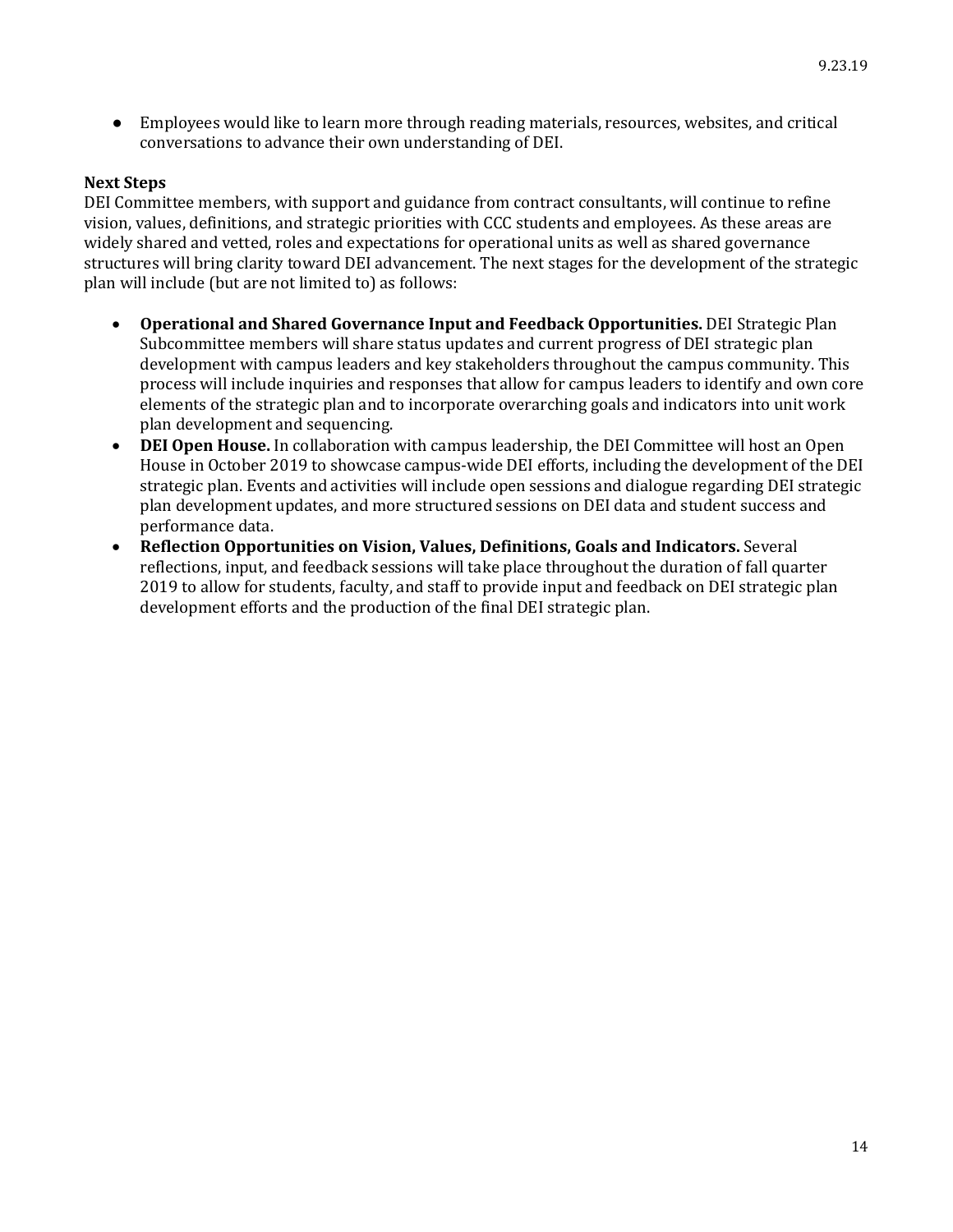#### **REFERENCES**

<sup>1</sup>Department of Education IPEDS Graduation Rates (2017-2018). Clackamas Community College. **[https://www.clackamas.edu/docs/default-source/about-us/vision-initiatives/2017-18-ipeds](https://www.clackamas.edu/docs/default-source/about-us/vision-initiatives/2017-18-ipeds-graduation-rates.pdf?sfvrsn=a1b109ab_0)[graduation-rates.pdf?sfvrsn=a1b109ab\\_0](https://www.clackamas.edu/docs/default-source/about-us/vision-initiatives/2017-18-ipeds-graduation-rates.pdf?sfvrsn=a1b109ab_0)** Date Retrieved: July 21, 2019

<sup>2</sup>Board of Governors of the Federal Reserve System (2018). Effects of Demographic Change on GDP Growth in OECD Economies. **[https://www.federalreserve.gov/releases/g19/HIST/cc\\_hist\\_memo\\_levels.html](https://www.federalreserve.gov/releases/g19/HIST/cc_hist_memo_levels.html)**. Date Retrieved: May 21, 2019.

<sup>3</sup>Arredondo, P., & Glauner, T. (1992). Personal dimensions of identity model. Boston, MA: Empowerment Workshops, Inc.

<sup>4</sup>Ferris State University (2019). Diversity and Inclusion Definitions. **<https://www.ferris.edu/HTMLS/administration/president/DiversityOffice/Definitions.htm>** Date Retrieved: July 21, 2019

<sup>5</sup>Witham, K., Malcom-Piqueux, L.E., Dowd, A.C., Benisom, E.M. (2015). America's unmet promise: The imperative for equity in higher education. *Association of American Colleges and Universities, Washington, D.C.*

<sup>6</sup>Ferris State University (2019). Diversity and Inclusion Definitions. **<https://www.ferris.edu/HTMLS/administration/president/DiversityOffice/Definitions.htm>** Date Retrieved: July 21, 2019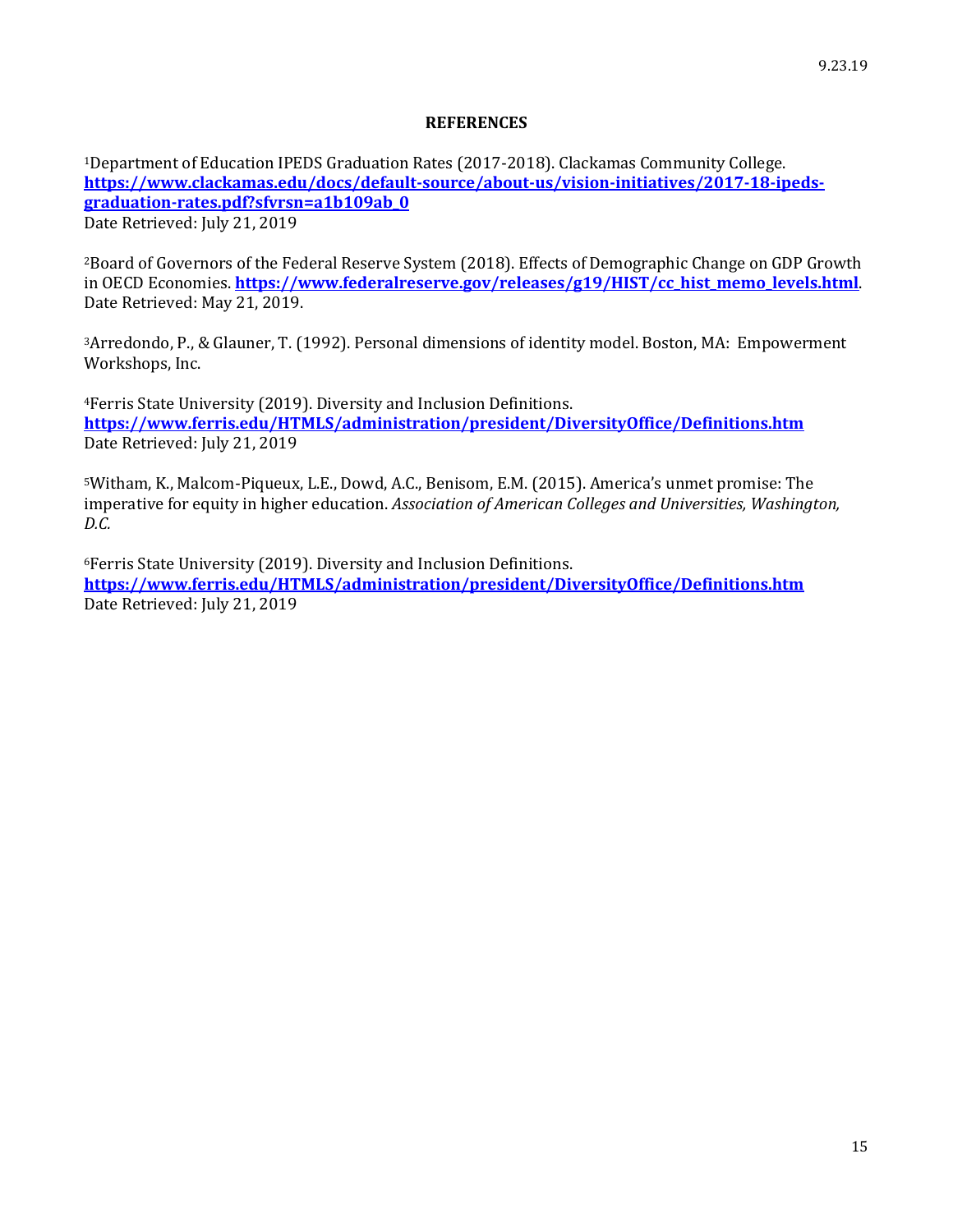9.23.19

# **APPENDIX A Detailed Survey Analysis**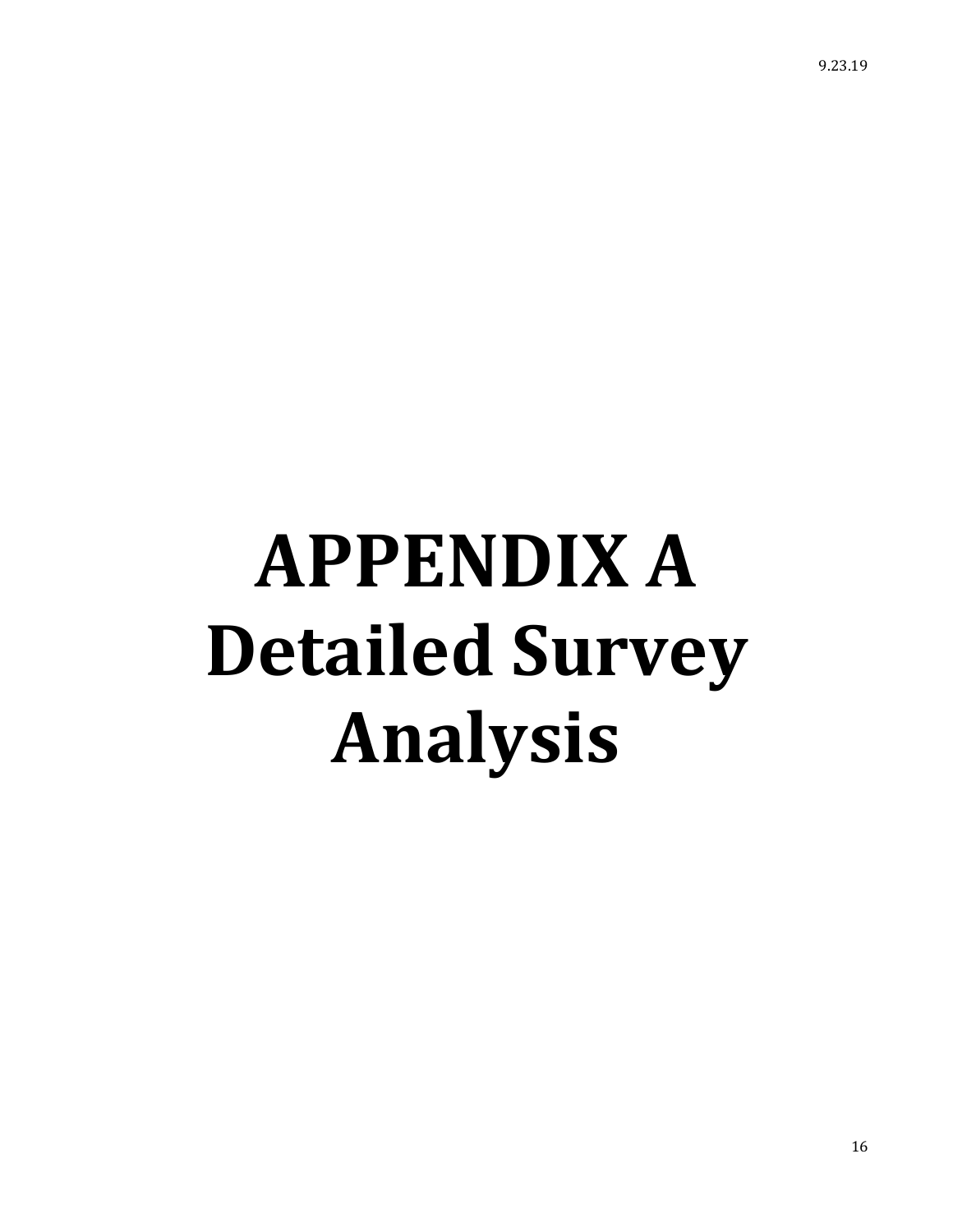#### **DETAILED SURVEY ANALYSIS**

The summary of results is arranged across the nine areas of assessment in terms of key areas of strength and opportunities. The survey items include both positive and negative statements. Items garnering 50 – 69% with agree and strongly agree responses are included in areas for continued growth, while items receiving less than 50% of agree or strongly agree responses are included in the areas for special attention category.

#### **Overall College Experience**

The overall college experience represents a strength of the College. This includes (but is not limited to) commitment to DEI, a welcoming and safe place, and a college that fosters teamwork, cooperation, and strong collaborations.

- **1. College community is committed to DEI**. Ninety percent (n=387) of participants agreed or strongly agreed that they are committed to DEI. Due to the small n in the following categories, results are presented as a percentage.
	- By race the lowest agreement at 57% for those who identified as "other".
	- By sexual orientation the lowest agreement at 57% was for those who identified as "other".
	- By gender the lowest agreement at 65% for those who did not answer the gender identity question.
- **2. College is perceived as a welcoming and safe place**. Eighty-five percent (n=364) of participants agreed or strongly agreed that they felt welcomed and 82.5% (364) indicated that they felt safe at the College. Due to the small number of respondents in the following categories, results are presented as a percentage.
	- By race the lowest agreement at 36% for those who preferred not to answer the race identifier.
	- By sexual orientation the lowest agreement at 57% was for those who identified as "other".
	- By gender the lowest agreement at 40% for Transgender males and 47% for those who did not answer the gender identifier.
- **3. College fosters a spirit of teamwork and cooperation.** Seventy-one percent (n= 315) of all respondents agreed or strongly agreed. Due to the small number of participants in the following categories, results are presented as a percentage.
	- By race the lowest agreement at 32% for those who preferred not to answer the race identifier.
	- By sexual orientation the lowest agreement at 43% was for those who identified as "other".
	- By gender the lowest agreement at 31% for those chose No Answer for their gender identifier.
- **4. College is a respectful place.** Seventy-nine percent (n=342) of participants felt they were treated with respect.
- **5. College encourages learning and growth.** Seventy-seven percent (n=322) of all participants felt their learning and growth was encouraged.

#### **Student Experience**

The student experience in the classroom and on campus is an overall strength of the College. This includes their perception of instructors, the ability to seek help from instructors they could relate to more and feel valued.

- **1. Class participation.** Eighty-two percent (n=155) of student participants felt comfortable participating in class.
	- By sexual orientation the lowest agreement at 50% was for those who identified as Transgender Male. The number of participants were very small for this group.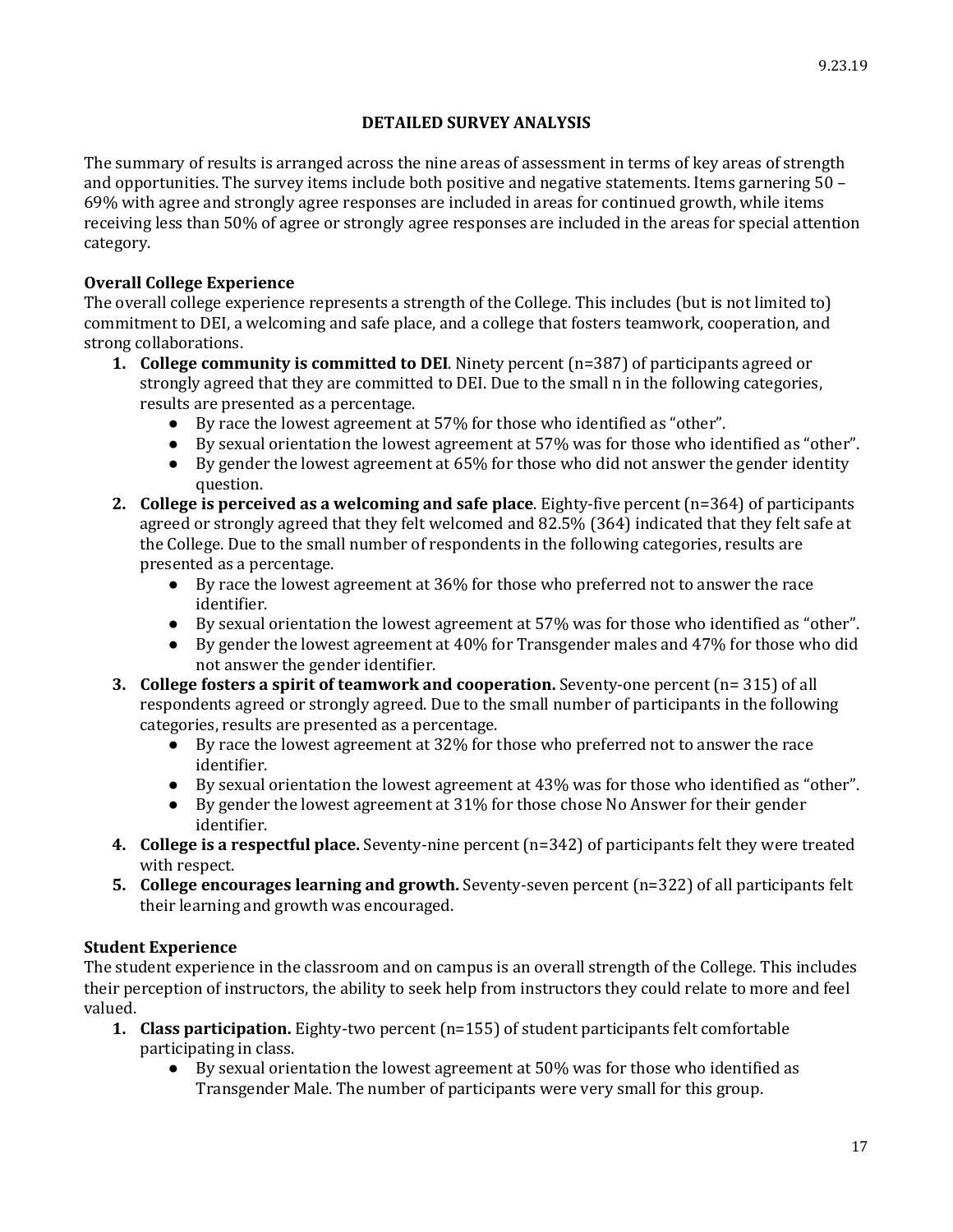- $\bullet$  By disability status the lowest agreement at 70% for those who identified as having a disability.
- **2. Instructor commitment to DEI.** Seventy-three percent (n=139) of student participants felt that their instructors' commitment to DEI was demonstrated in behaviors and teaching, while 7% disagreed with this.
- **3. Seeking help.** Seventy-two percent (n=136) of student participants felt comfortable seeking help from instructors of different cultural backgrounds. Due to the small number of participants, the disaggregated data are presented as percentages below.
	- By race the lowest agreement at 69% for those who identified as two or more races.
	- By sexual orientation the lowest agreement was for those who identified as Queer at 66% and 33% for those who identified as Lesbian.
	- By gender the lowest agreement at 50% for those who identified as Transgender Female.
	- By disability status the lowest agreement at 54% for those who preferred not to answer status and 59% for those who answered yes to status.
- **4. Opinions valued.** Seventy-three percent (n=138) of student participants felt their opinions were valued in the classroom. Due to the small number of participants, the disaggregated data are presented as percentages below.
	- By race the lowest agreement at 50% for those who identified as Black.
	- $\bullet$  By sexual orientation the lowest agreement at 66% for those who identified as Lesbian and Queer.
	- By gender the lowest agreement at 40% for nonconforming and 50% for Transgender Female.

#### **Faculty and Staff Experience**

- **1. Supervision climate.** An area of strength identified by employees, both faculty and staff, 70% (n=131) felt they could discuss with their supervisors their concerns without fear of retaliation.
	- By race the lowest agreement at 53% for those who preferred not to answer the race identifier and 66% for those with two or more races.
	- $\bullet$  By sexual orientation the lowest agreement at 40% for those who identified as Lesbian.
	- By gender the lowest agreement at 54% for those who chose "No Answer" for the gender identifier.

#### **Identified Areas of Concern**

The following identified areas that require special attention for Clackamas Community College as a reflection of survey respondents' opinions include:

#### **Overall College Experience**

- **1. Cultural isolation of diverse identity group members**. Although only 14% (n=61) felt culturally isolated at the College. There is feeling of cultural isolation for racially diverse members of CCC. The number of respondents was not reported because the sample sizes were too small for these categories.
	- By race, 60% for Asians, 33% of American/Alaska Natives, 32% of bi/multiracial, 26% of Latinos reported feeling isolated.
	- By gender identity, 40% for those who identified as "other" and 27% for those who chose No Answer for the identifier.
	- By sexual orientation, 20%, 22% and 20% for those who identified as Gay, Lesbian, and Pan Sexual respectively.
- **2. Avoidance of college spaces.** Sixteen percent (n=68) of participants indicated that they avoided certain spaces on campus because they felt uncomfortable in those spaces.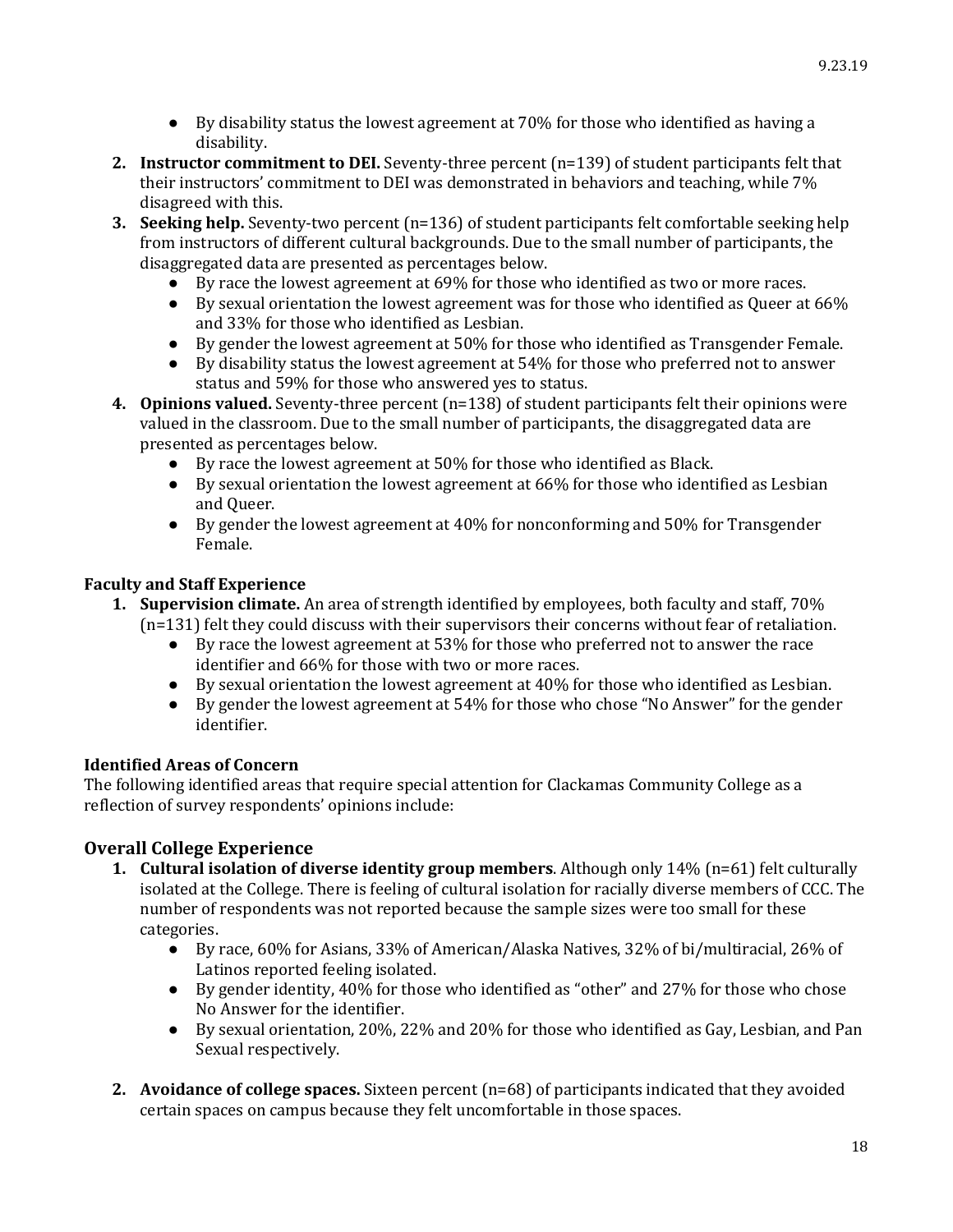- By role, 21% for Administrators and Confidential combined, 35% of students, 26% for Classified, and 21% of Faculty.
- By race, the highest agreement was 61% for those who chose prefer not to answer as their identifier.
- By sexual orientation, 20% Gay, Asexual, and Pansexual, respectively, and 24% of those who prefer not to answer.
- By gender identity, 40% Transgender Male, and 35% of those who chose "No Answer" identifier.
- **3. Intent to leave the College due to discomfort.** Fifteen percent (n=63) of participants have considered leaving because they do not feel welcome. It should be noted that the following percentage figures represent a low number of survey responses, and therefore should be analyzed with caution.
	- By role, 24% of full-time and 16% of part-time Classified, 21% of full-time and 17% of parttime Faculty, 17% of Administrators and Confidential combined, and 8% of full-time and 10% of part-time students,
	- By race, 21% of Hispanic/Latinos, 20% Asian, and 45% of those who prefer not to answer.
	- By sexual orientation, the highest agreement at 66% for those who identify as Lesbians, and 20% for Pan Sexual, 48% for those who identify as Asexual.
	- By gender identity, 54% for those who chose "No Answer" as their identifier, 50% who identified as "other", and 30% as Female.
- **4. Addressing concerns.** Forty-six percent (n=206) of all participants agreed or strongly agreed that the policy and procedure to address issues of discrimination, prejudice and unfair treatment were easy to understand.
- **5. Ineffective governance system.** Only 30% (n= 56) of participating faculty and staff felt that governance system was used effectively for decision making compared to 40% of Administrators and Confidential combined.
- **6.** By role, 30% of full-time and 25% part-time faculty, 32% of full-time and 29% of part-time classified,
- **7. Lack of alignment of mission, values and goals across organization.** Forty percent (n=75) of faculty and staff agreed or strongly agreed that there is alignment of mission, values and goals across the College compared to  $34\frac{1}{1}$  of participant administrators and confidential combined. By role, 40% of full-time and 41% of part-time faculty, 40% of full-time and 41% of parttime classified agreed or strongly agreed
- **8. Quality of organizational planning.** Twenty-two percent (n=41) of faculty and staff felt that adequate preparations were made to support change in organization. Compared to  $31\%(n=10)$  of participating administrators and confidential combined. Agreement by role was; 15% of full-time and 21% of part-time faculty, 22% of full-time and 35% of part-time Classified.
	- Similarly, 21% (n= 40) of participating faculty and staff felt that quality information was used consistently to improve college processes. Compared to  $31\%$  (n=10) of administrators and confidential combined, who agreed or strongly agreed. By role, 23% of Classified full time and part time, respectively, 18% of participating full-time and 26% of part time faculty agreed or strongly agreed.

#### **Faculty/Staff Experience**

- **1. Work harder than peers.** Thirty percent (n=56) of participating faculty and staff felt they have to work harder than peers to establish credibility.
	- By role at the College, the highest agreement 49% for Admin/Confidential and 36% of fulltime and 29% part-time Classified, 11% of full-time and 29% part-time faculty.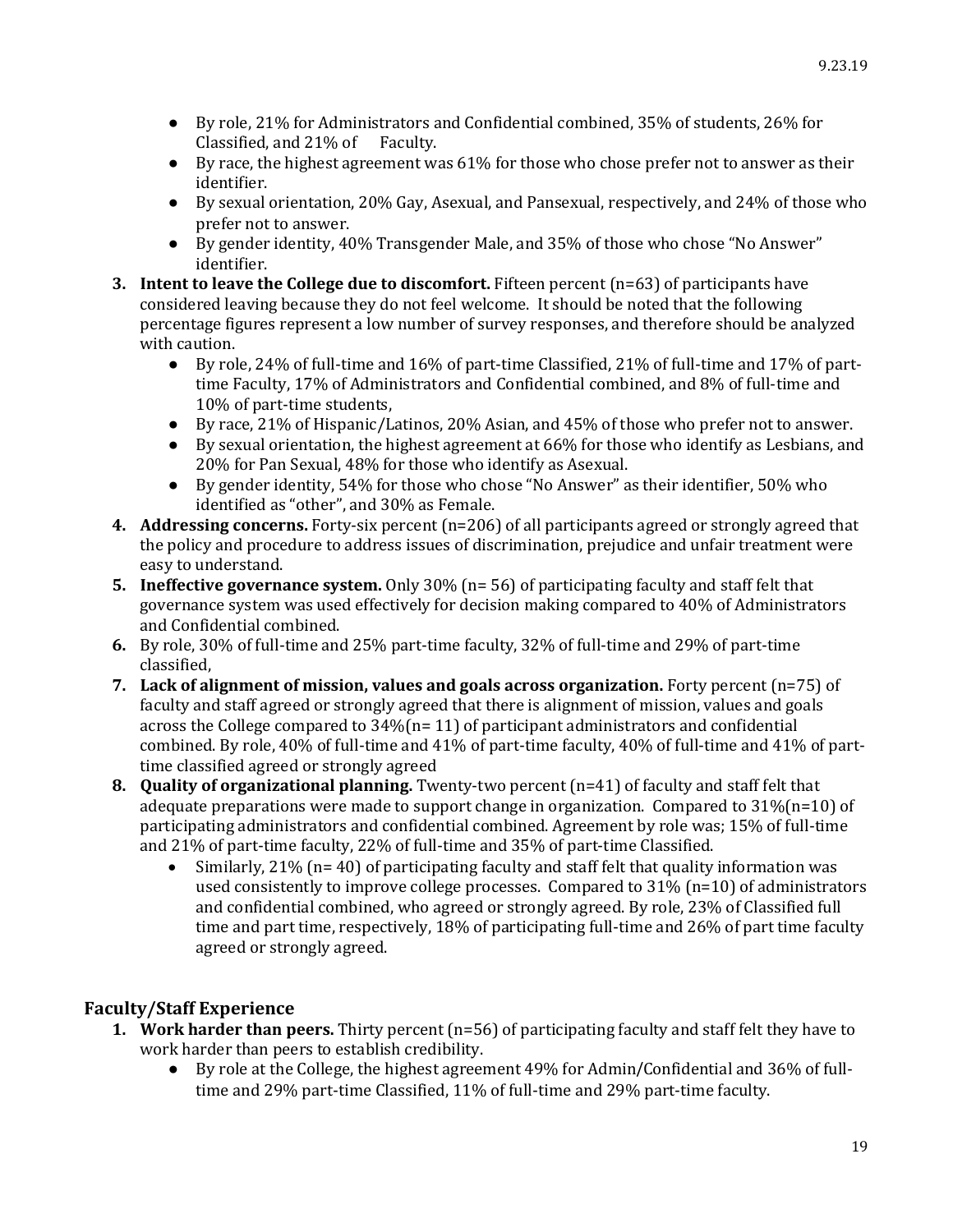- $\bullet$  By race, the highest agreement, 61% for those who chose prefer not to answer as their identifier.
- By sexual orientation, the highest agreement at 66% for those who identify as Lesbians, and Pan Sexual, 48% for those who identify as Asexual.
- By gender identity, 54% who chose "No Answer" as their identifier, 50% who identified as "other", and 30% as Female.
- **2. Barriers to career development**. Sixteen percent (n=30) felt they had barriers to career advancement due to identity.
	- By role at the College, 23% for Classified full-time and 22% for Classified part-time.
	- By race, 100% for Black, 30% for those who prefer not answer the identifier, 25% for "other".
	- By sexual orientation, 50% for "other", 33% for Pan Sexual and 25% for Queer.
	- By gender identity, 100% "other", and 16% Female.

**DEI related strategic decision and resource alignment.** Only 23% (n=6) of participating administrators agreed that resource allocation decisions were aligned to improve DEI. Similarly, only 27% (n= 7) of participating administrators agreed that policies and procedures are evaluated and aligned with DEI principles. Thirty-eight percent  $(n=10)$  of participating administrators felt that the executive team paid attention to DEI issues when making strategic decisions about the direction of the College. Thirty-eight percent (n=10) of administrators agreed that they had implemented DEI best practices in their units and/or departments.

#### **Continued Growth and Development**

#### **1. Overall College Experience**

- **Celebration of identities**. Forty-one percent (n=189) agreed or strongly agreed that their identities were celebrated at the College.
- **Leadership commitment to DEI**. Fifty-nine percent (n=270) of participants either agreed or strongly agreed that College leadership was committed to DEI and this commitment was demonstrated in its policy, procedures and practices.
- **Opportunity for input and feedback**. Sixty-three percent (n=278) of participants agreed that the College provided opportunities for input and feedback and 57% (n=246) of participants agreed or strongly agreed that they felt included in discussions and decisions that impacted their experience at the College.
- **Opinions.** Sixty percent (n=261) of participants agreed or strongly agreed that their opinion was valued, while 28% neither agreed nor disagreed. Fifty-seven percent (n=250) of participants agreed that they felt safe discussing DEI issues but only 47% (n=206) felt they could freely express their cultural and political opinions.
- **Resources for DEI.** Fifty-eight percent (n=244) felt they had resources to increase their DEI related competence.
- **Access to Administrators.** Fifty-nine percent (n=245) felt they had easy access to administrators to discuss ideas and concerns while 50% felt comfortable discussing their ideas with administrators.
- **Reporting Concerns.** Fifty-seven percent (n=250) knew where to go if they had concerns about bias, discrimination or unfair treatment. Twenty-eight percent indicated that they knew someone who had reported a concern about bias, discrimination or unfair treatment.

#### **2. Student Experience**

● **Access to faculty & staff.** Sixty-two percent (n=115) of participating students felt they had access to faculty and staff who could help address their concerns about identity and DEI.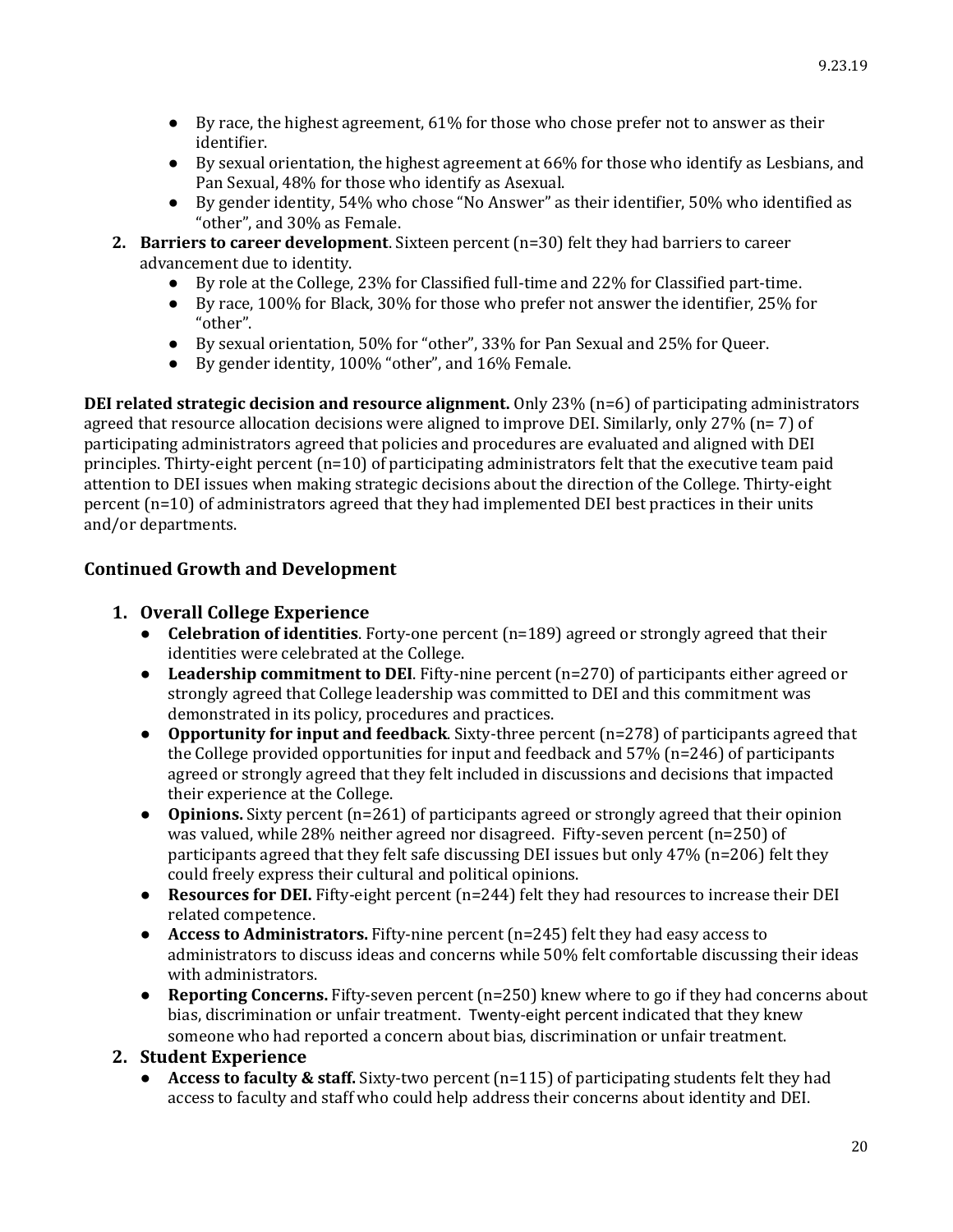#### **3. Faculty Experience**

- **Governance, college communication and decision-making.** Fifty-seven percent (n=41) of participating full-time faculty felt there were processes in place for them to be involved with planning and decision making.
- **Facilitating DEI related discussion in the classroom.** Fifty-one percent (n=25) of participating full-time faculty felt comfortable facilitating DEI related discussion in their classroom.
- **4. Administrator Experience**
	- **Improve equity minded leadership competence.** Sixty-three percent (n=17) of administrators agreed that they had the competence to be an equity minded leader while 7% disagreed.

#### **Survey Items with Highest Standard Deviations**

Items with significant differences in responses based on demographic identity are presented below. These items had the highest standard deviation of all survey items, which means that there were significant differences in how participants answered the below items based on their identity group.

| <b>Questions with Highest Standard Deviation</b>                                                                                | <b>SD</b> |
|---------------------------------------------------------------------------------------------------------------------------------|-----------|
| I have observed acts of discrimination, bias, or unfair treatment at this College                                               | 1.32      |
| In the past year, I know of others who have reported a concern about bias, discrimination or<br>unfair treatment to the College | 1.23      |
| I feel comfortable discussing diversity, equity and inclusion issues in the classroom                                           | 1.24      |
| I have to work harder than my peers to get the same grades                                                                      | 1.23      |
| I have enough time to get my work done in a reasonable time frame                                                               | 1.23      |

#### **Survey item: I have observed acts of discrimination, bias, or unfair treatment at this College**

This item was administered to all participants. A total of 429 participants answered this item. Of those respondents, 32% (137) agreed or strongly agreed with this statement, while 51% (220) disagreed or strongly disagreed with the statement. The rest (17%) were neutral.

The percentage of participants who agreed or strongly agreed with this statement were:

- By role, 48% for Administrators compared to 16% for Part-time students.
- By race, 80% for Asian compared to 33% for White.
- By sexual orientation, 66% for Queer, 60% for Pan Sexual, and 50% for Lesbian, compared to 32% of Heterosexual.
- By gender identity, 80% for Transgender Male, 50% for "other", and 33% for Female compared to 27% for Male.

#### **Survey item: In the past year, I know of others who have reported a concern about bias, discrimination or unfair treatment to the College**

This item was administered to all participants. Of the 415 participants who answered this item, 29% (118) agreed or strongly agreed with this statement, while 53% (221) disagreed or strongly disagreed with the statement. The rest, 18% (74), were neutral. When disaggregated:

- By role, highest agreement at 88% for Confidential compared to 9% for Part-time students.
- By race, highest agreement at 50% for Asian and American/Alaska Natives compared to 27% for Whites and 20% for Black participants.
- By sexual orientation, highest agreement at 70% for Lesbian participants.